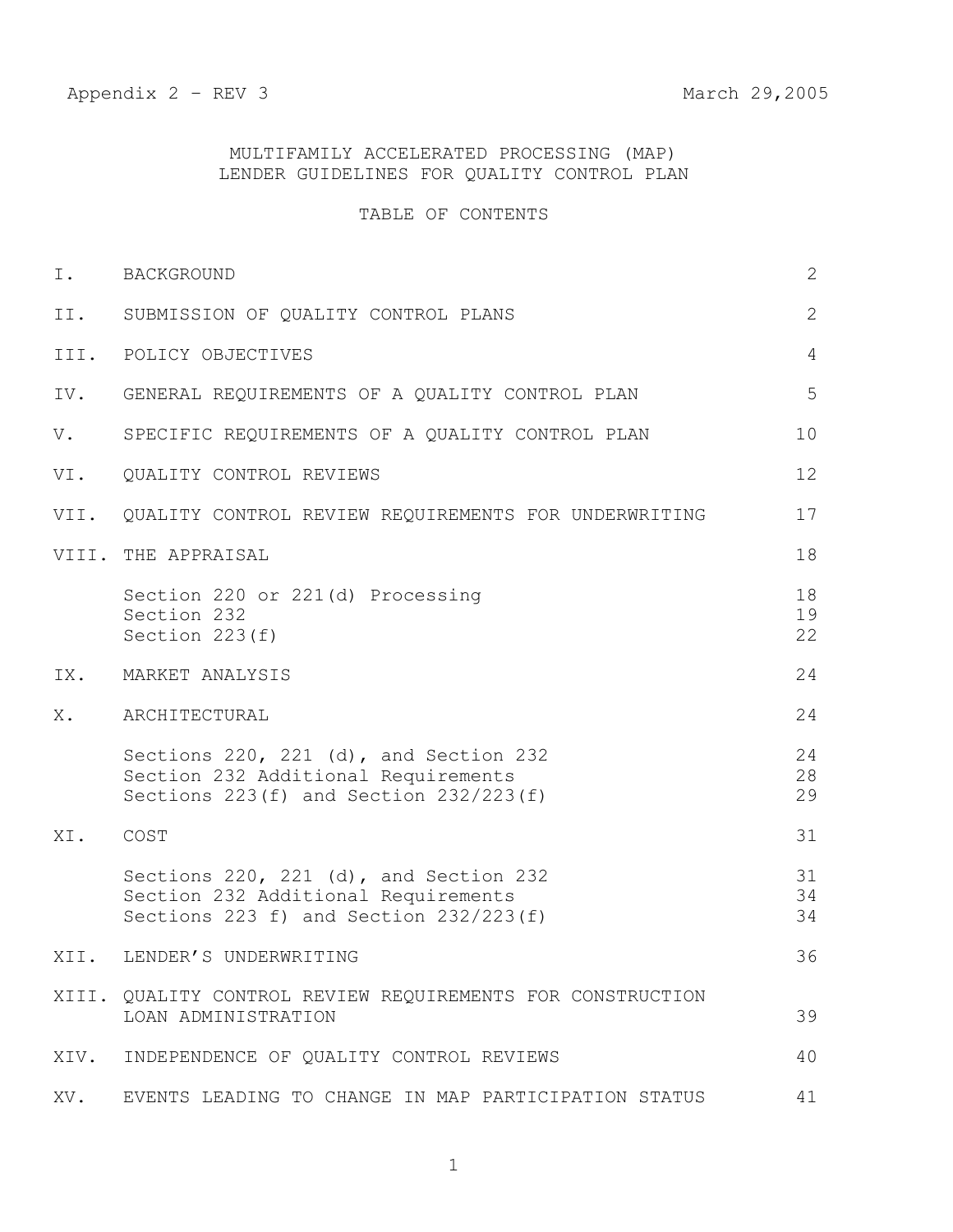MULTIFAMILY ACCELERATED PROCESSING (MAP) LENDER GUIDELINES FOR QUALITY CONTROL PLAN

#### Changes are denoted by gray background highlights.

## **I. BACKGROUND**.

As a condition of receiving or continuing to receive Multifamily Accelerated Processing (MAP) privileges, Lenders must have and maintain a Quality Control Plan (QC Plan) for underwriting and construction loan administration, if applicable, of insured mortgages processed under the MAP procedures. Each MAP Lender must develop and maintain an acceptable QC Plan and conduct quality control using the guidelines below.

On January 30, 2004, the Department issued Mortgagee Letter 2004-06, a revision to Chapter 6 (Quality Control Plan) of HUD Handbook 4060.1, REV-1 CHG-1, Mortgagee Approval Handbook. Part A (Overall Requirements) applies to multifamily Lenders as well as single-family mortgagees, but is written primarily for single-family operations. Parts B, C, and D are for singlefamily mortgagees only. This Quality Control Plan of the MAP Guide incorporates, for MAP Lenders, parts of Part A of Mortgagee Letter 2004-06 which are relevant to multifamily or health facilities lending. Part E (Quality Control for Multifamily Servicing) of Mortgagee Letter 2004-06 is applicable to MAP Lenders as well as other multifamily mortgagees.

### **II. SUBMISSION OF QUALITY CONTROL PLANS.**

- A. A QC Plan is a required exhibit in the MAP application package, Exhibit N.
- B. A MAP Lender:
	- 1. Create, maintain and implement a QC Plan.
		- a. Implement means
			- 1) For a lender that has underwritten less than 10 MAP loans during a 12-month period, it must:
				- a) Complete the required number of quality control reviews by the end of the year; and
				- b) Present the findings and recommendations to the senior management committee.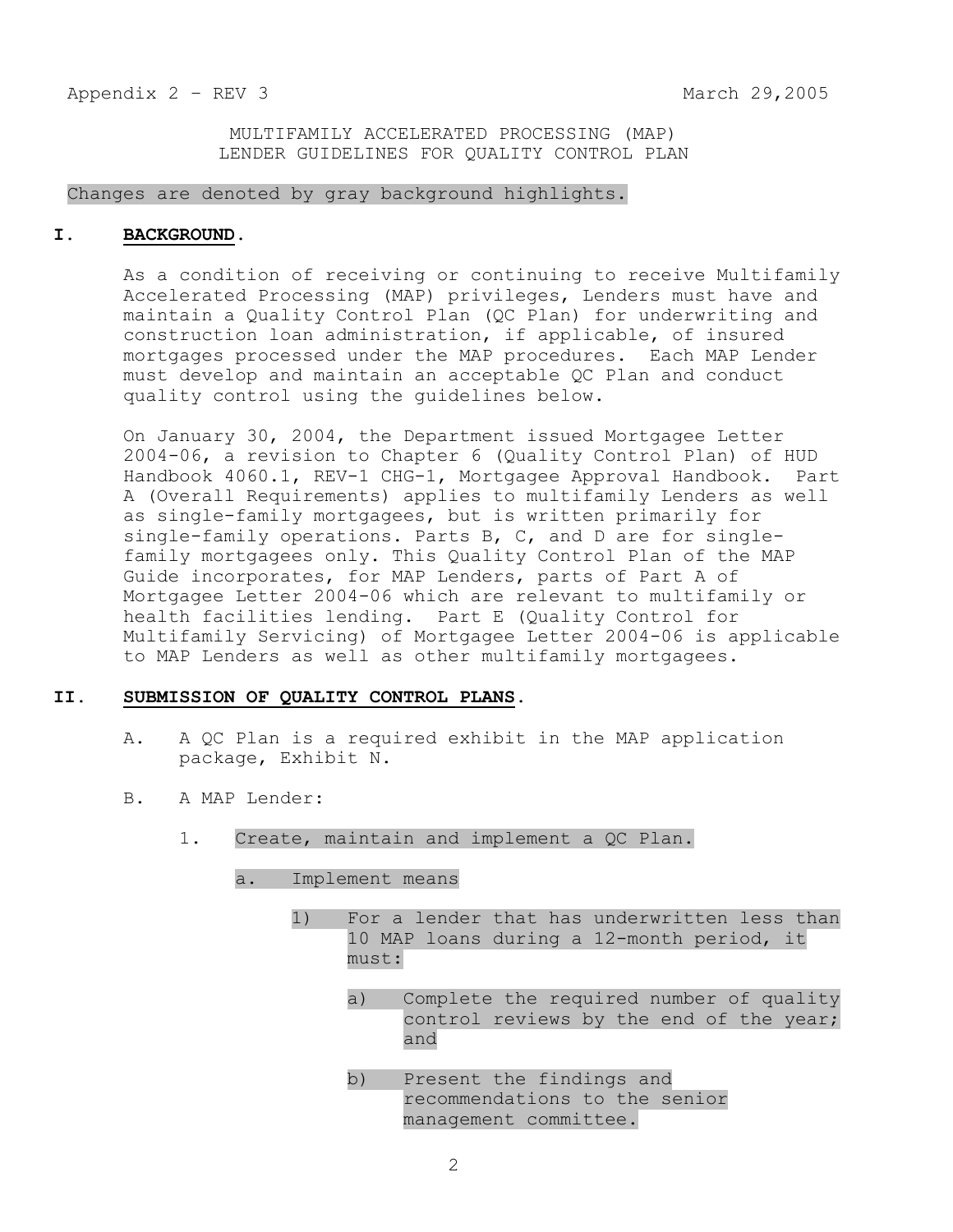- 2) For a lender that has underwritten 10 or more MAP loans during a 12-month period, it must:
	- a) Complete half of the required of quality control reviews every six months; and
	- b) Present the findings and recommendations to the senior management committee.

*Note:* Implementation requirements established by the January 5, 2005 version the QC Plan Guideline s are modified for a lender that has underwritten 10 or more MAP loans. The date has been moved from *March 31, 2005* to *July 1, 2005.* The implementation date for a lender that has underwritten less then 10 MAP loans remains unchanged. It is July 1, 2005.

- b. The MAP Lender, not HUD, chooses the 12-month period in which the loans were underwritten.
- 2. In accordance with D, below, a copy must be sent to:

US Department of Housing and Urban Development Lender Qualification and Monitoring Division (LQMD} Office of Multifamily Development 451 7<sup>th</sup> Street, SW, Room 6138 Washington, DC 20410

The electronic copy should be sent on a compact disk to the same address.

- 3. The Office of Multifamily Development will not review the Lender's QC Plan at the time of submission, but will review it before an LQMD team monitors the Lender's operation. As a result of that review, changes may be required.
- D. Submit the QC Plan in both paper and electronic formats. An authorized signatory of the Lender must sign the paper copy. Furthermore, whenever the QC Plan is revised updated paper and electronic copies must be sent to LQMD.
- E. A MAP Lender must develop its own QC Plan. QC Plans developed by contractors are not acceptable.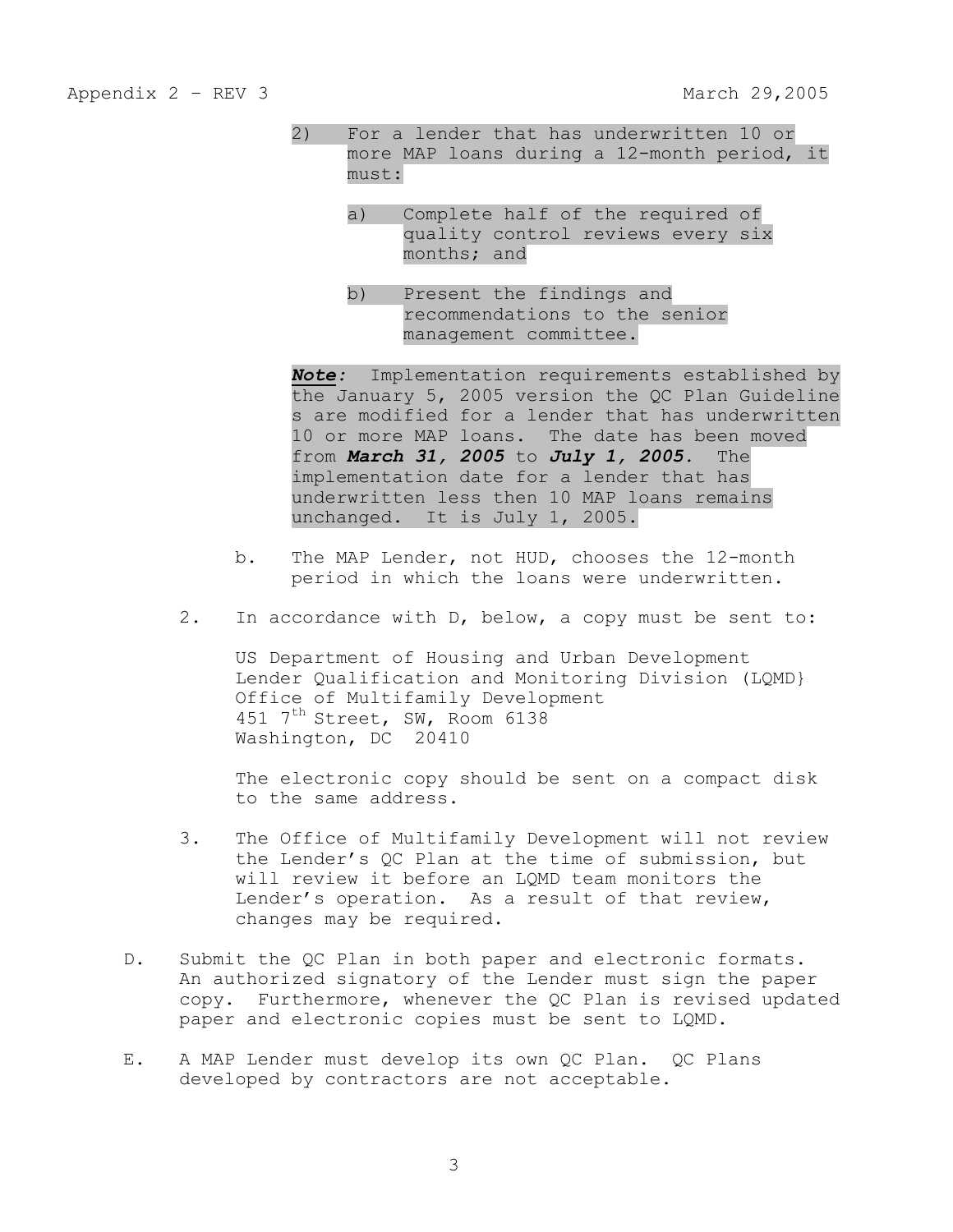#### **III. POLICY OBJECTIVES**.

The primary objectives of the QC Plan are to assure:

- A. The MAP Lender operates at a high quality performance level in the origination, underwriting, construction loan administration, and closing of MAP processed multifamily insured loans.
- B. The MAP Lender operates in full compliance with the National Housing Act (NHA), HUD-FHA and MAP requirements and its own policies and procedures.
- C. The MAP Lender adheres to the MAP Guide policies and procedures, the MAP Forms Book and clarifications and revisions in Frequently Asked Questions (FAQ), applicable regulations, Mortgagee Letters, HUD Notices and HUD Handbooks, and internal controls.
	- 1. These policies and procedures are distributed to and consistently followed by its personnel.
	- 2. These policies and procedures are supported internally by appropriate training and staff development activities.
- D. The MAP Lender's third party contractor(s) involved in a MAP project are familiar with, understand and adhere to the MAP Lender's policies and procedures regarding quality control.
- E. The MAP Lender's operating procedures are revised in a timely manner to:
	- 1. Accurately reflect any and all changes in HUD-FHA and MAP regulations, policies, directives or instructions;
	- 2 Keep all affected, accountable personnel informed and trained so as to guarantee an immediate compliance thereto; and
	- 3. Assure that all employees and third party contractors are held accountable for performance failures, errors and omissions.
- F. The MAP Lender utilizes a program of internal and external audits that provides for an independent review by MAP Lender's staff and/or contractor(s) who are knowledgeable and have no direct MAP loan origination, underwriting or construction loan administration responsibilities.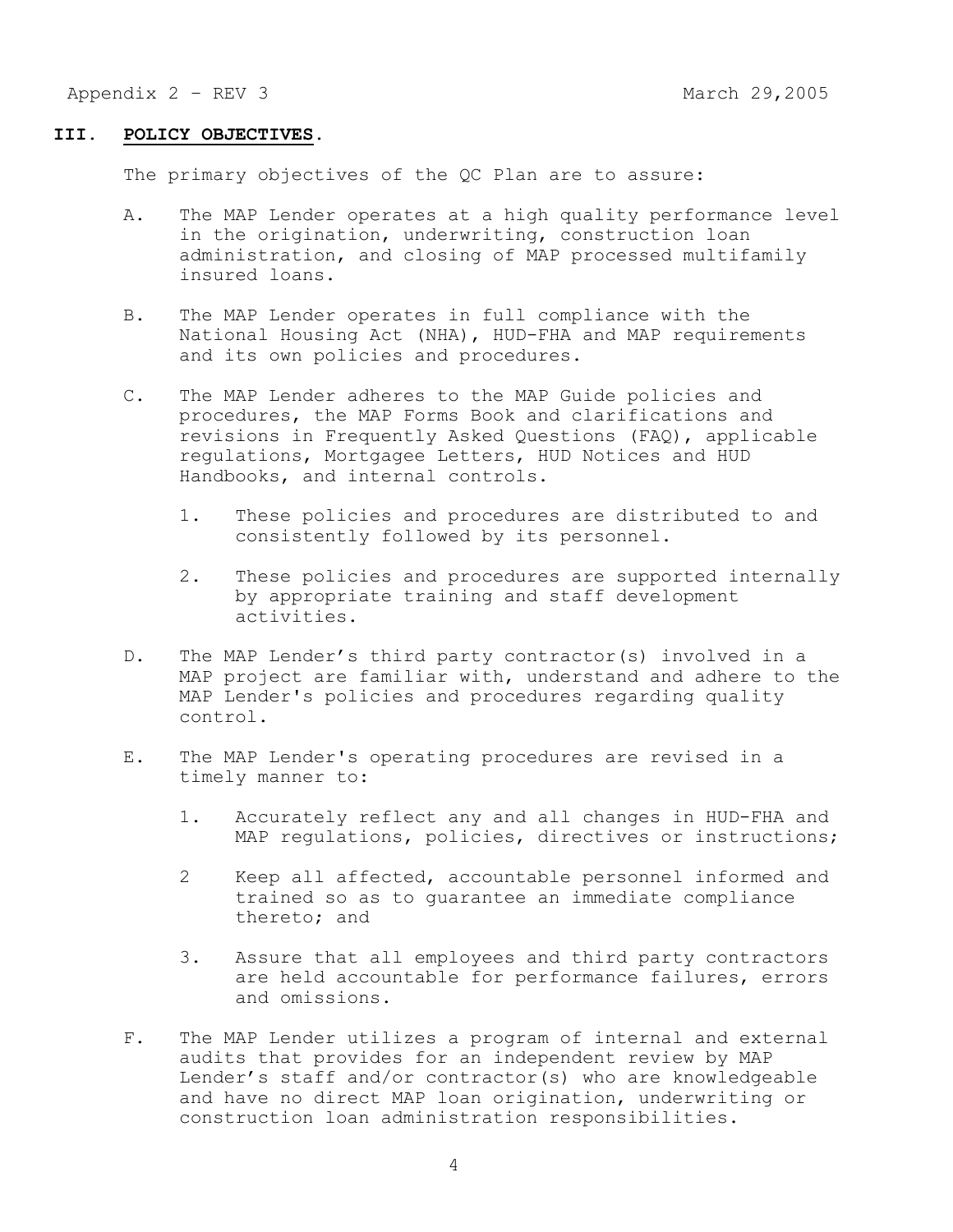#### **IV. GENERAL REQUIREMENTS OF A QUALITY CONTROL PLAN.**

The QC Plan must clearly describe the requirements for the MAP loan origination, underwriting and construction loan administration, if applicable. The QC Plan must also state the actions the MAP Lender will take to assure acceptable management and comprehensive risk reduction in the lending process.

- A. Each office of the MAP Lender, including its branches if applicable, must maintain or have direct access to copies of the NHA and all HUD issuances, including Part 24 CFR regulations, HUD handbooks, Mortgagee Letters, HUD Notices, MAP Guide, MAP Forms Book, MAP Frequently Asked Questions (FAQs), etc. which are relevant to the MAP Lender's HUD-FHA MAP origination, underwriting and/or construction loan servicing activities.
- B. The quality control review must confirm the following about the Lender's place of business:
	- Operations are conducted in a professional, businesslike environment. If located in a commercial space, the office is properly and clearly identified, has adequate office space and equipment, and is separated from any other entity by walls or partitions (entrances and reception areas may be shared. If located in a non-commercial space, the office has adequate space and equipment. If it's open to the public, it should be accessible to people with disabilities, including those with mobility impairments.
- C. The documents in A. above must be:
	- 1. Accessible to all employees and third party contractor(s);
	- 2. Periodically reviewed with appropriate staff and third party contractor(s); and
	- 3. If maintained in paper format, kept current.
- D. The MAP Lender has procedures in place to:
	- 1. Distribute any electronic information received from HUD to the appropriate employees and third party contractor(s).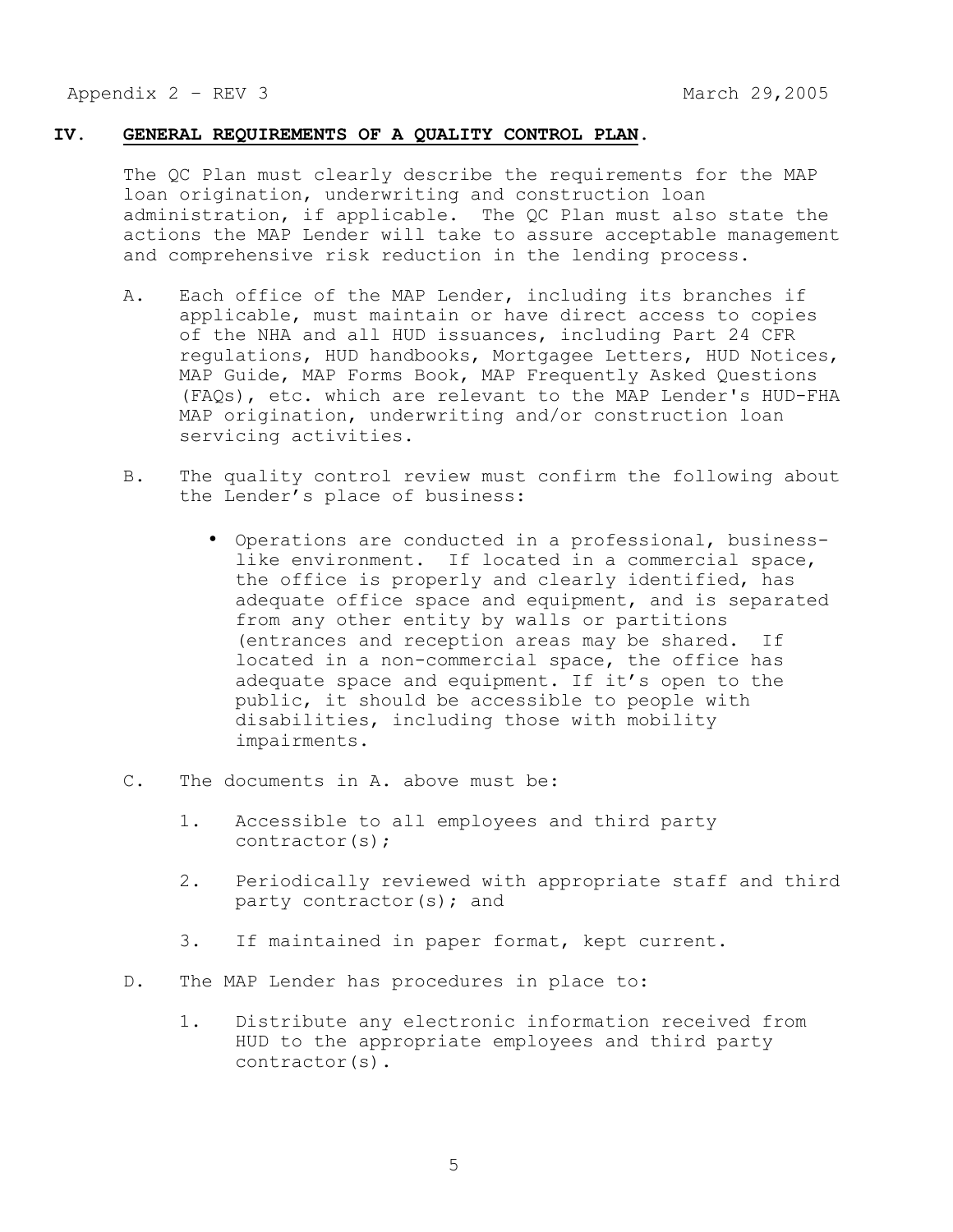- 2. Notify LQMD of any change in the MAP Lender's:
	- **Point-of-contact for the MAP procedures;**
	- Name;
	- **Address**;
	- **Example Email address;**
	- **Telephone and/or FAX numbers;**
	- Underwriter(s);
	- Construction loan administrator(s), if applicable; and
	- Authorized signatory(s).
- 3. Provide annual certifications signed by an authorized signatory of the MAP Lender.
	- a. The annual certification must be submitted to LQMD in Washington no later than June  $30^{th}$ .
	- b. The certification must:
		- 1) List the names of the lender's approved MAP underwriter(s), construction loan administrator(s), and authorized signatory(s) to bind the lender on MAP loan applications.
		- 2) State that
			- a) All MAP underwriters have attended MAP Lender training.
			- b) The MAP Lender is currently a HUD approved multifamily mortgagee.
		- 3) Contain the following language: **WARNING: "HUD will prosecute false claims and statements. Convictions may result in criminal and/or civil penalties. (18 U.S.C. 1001, 1010, 1012; 31 U.S.C. 3729, 3802)."**
	- c. Submit the certification to:

US Department of Housing and Urban Development Office of Multifamily Development Room 6138 451 7<sup>th</sup> Street, SW, Room 6128 Washington, DC 20410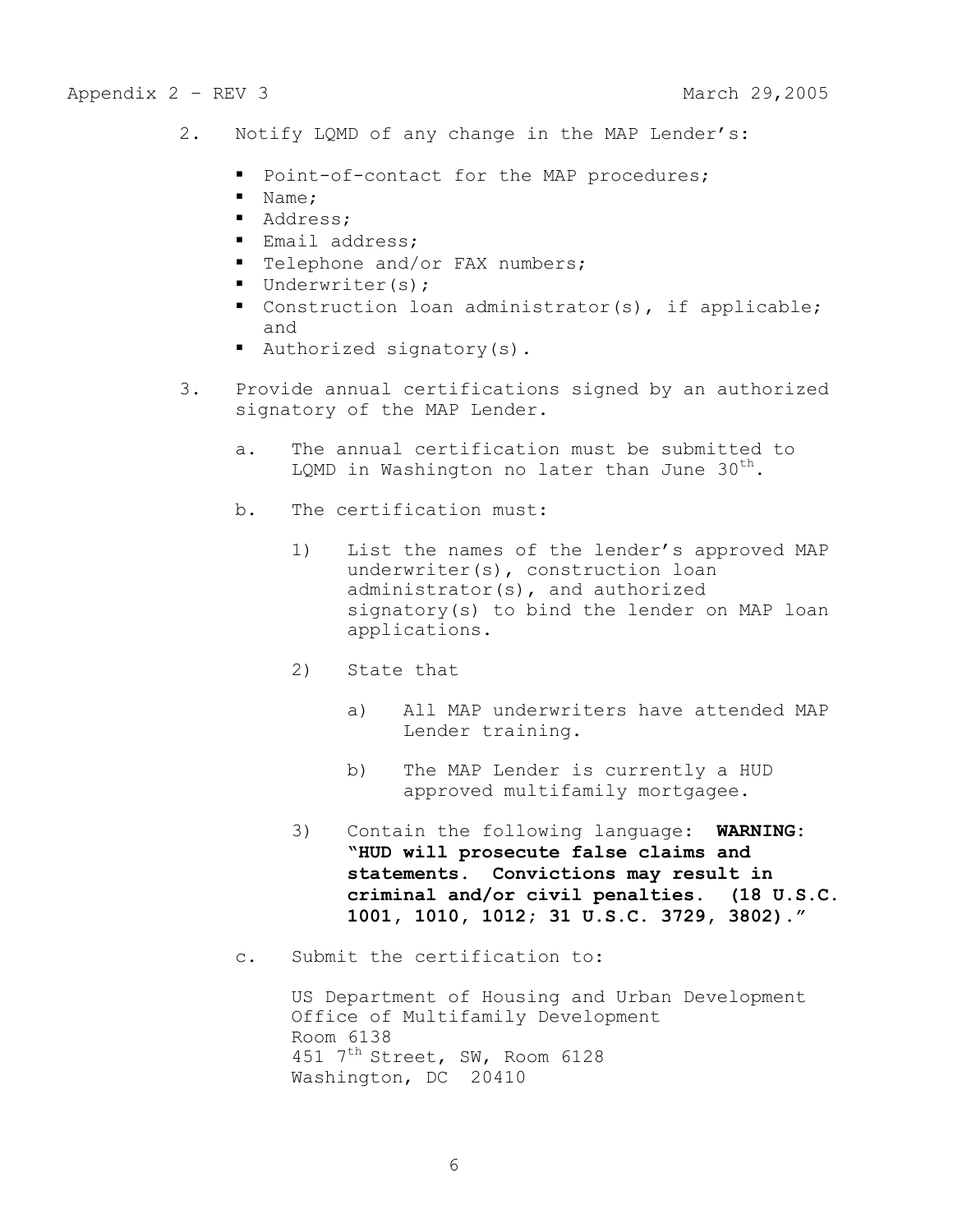E. The MAP Lender maintains or has access to the latest Limited Denial of Participation list (LDP) available on the Internet at:

http://www.hud.gov/offices/enforce/ecldp.cfm

F. The MAP Lender, for each application, checks the latest Debarment list available on the Internet at:

http://epls.arnet.gov/

*Note: The Excluded Parties Lists System (EPLS) is the electronic version of the Lists of Parties Excluded from Federal Procurement and Nonprocurement Programs (Lists), which identifies those parties excluded throughout the U.S. Government (unless otherwise noted) from receiving Federal contracts or certain subcontracts and from certain types of Federal financial and non-financial assistance and benefits.* 

- G. The MAP Lender does not:
	- 1. Conduct FHA-HUD related business with any person, as defined in 24 CFR 24.105, who is debarred, suspended or subject to a Limited Denial of Participation (LDP).
	- 2. Employ or contact with any individual or firm to perform FHA-HUD related services in origination, processing, underwriting or construction loan servicing who is restricted from participation in HUD/FHA programs. To this end, the MAP Lender must check their employee list and third party contractors every six months to ensure compliance with this requirement.
- H. The MAP Lender retains a copy of the entire case file pertaining to the MAP loan origination, underwriting and/or construction loan administration, either in hard copy or a generally accepted electronic storage format, for example microfilm or scanned and stored on CD Disk, for at least five years from the final endorsement date.
- I. The QC Review:
	- 1. Is sufficient in scope to enable the MAP Lender to evaluate the accuracy, validity and completeness of its MAP operation.
	- 2. Provides for independent evaluation of the information gathered or developed by the MAP Lender for use in the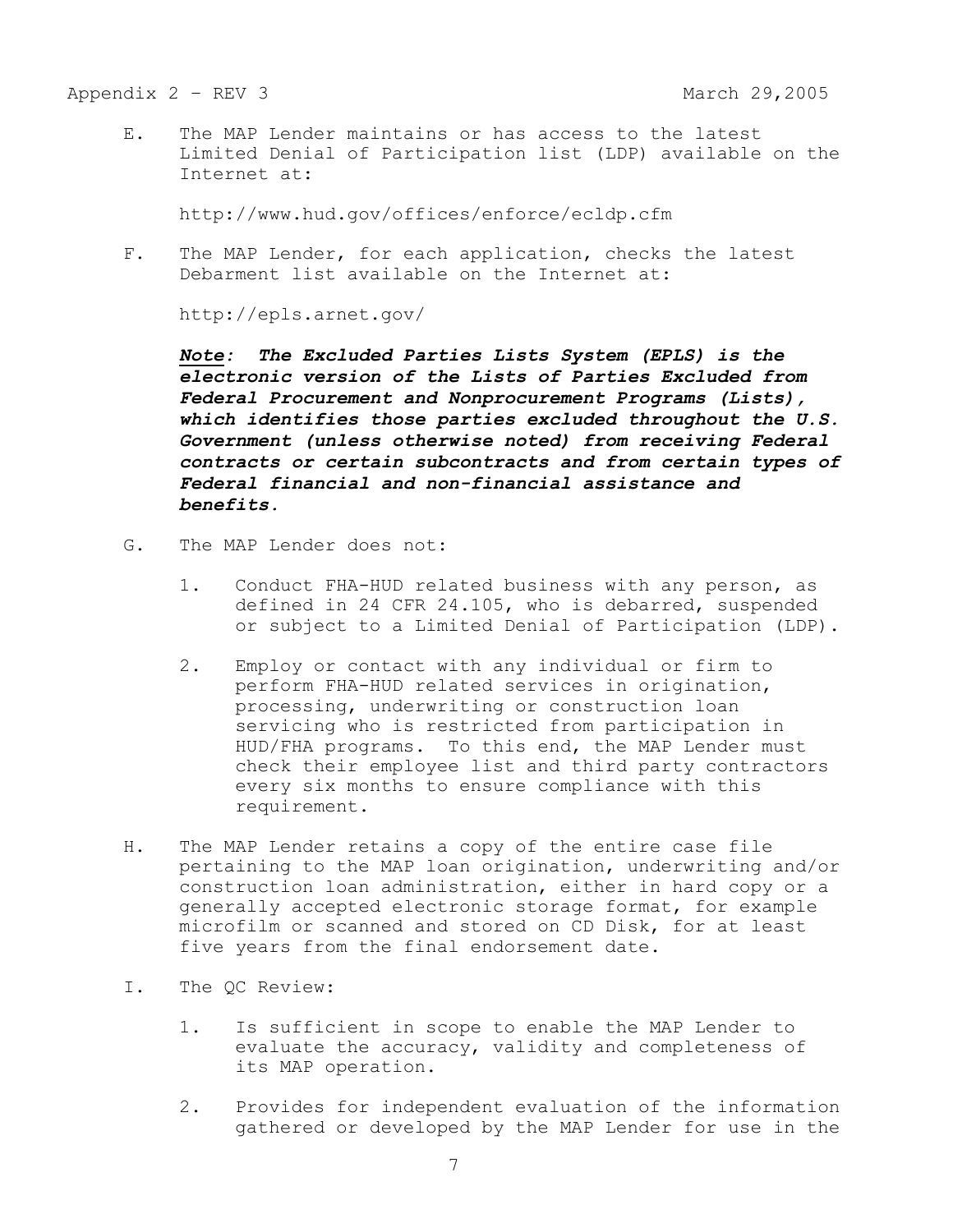MAP origination, underwriting and construction loan administration decision processes.

- 3. Documents whenever deficiencies in processing, underwriting or construction loan administration are found.
- J. Procedures exist for expanding the scope of a QC Review where instances of alleged fraudulent activities or patterns of deficiencies are identified. Other entities or individuals may need to be made part of any ongoing investigation of suspected fraudulent misdeeds to protect their interests as well.
- K. The QC Reviewing official(s) defined in Section III.F. above, will:
	- 1. Document all findings positive and negative in writing; and
	- 2. Present each project's QC Review at the next designated committee meeting.
- L. Senior management committee meeting.
	- 1. The meeting must be scheduled to meet on a semi-annual basis to hear the findings and recommendations resulting from the QC Reviews or more frequently if serious quality control issues are present.
	- 2. Committee members must receive written notification of deficiencies cited as a result of a QC Review before the meeting.
	- 3. At the meeting, the committee will carefully review and analyze the results of a QC Review and will undertake corrective actions as necessary, including:
		- a. Prompt initiation of corrective actions to address all deficiencies, including procedural problems, as identified;
		- b. Formal documentation of the corrective actions taken by citing each deficiency, identifying the cause of the deficiency, and providing management's response or actions taken;
		- c. Affected third party contractor(s), employees and departments will be notified in writing of such findings, and corrective actions taken to assure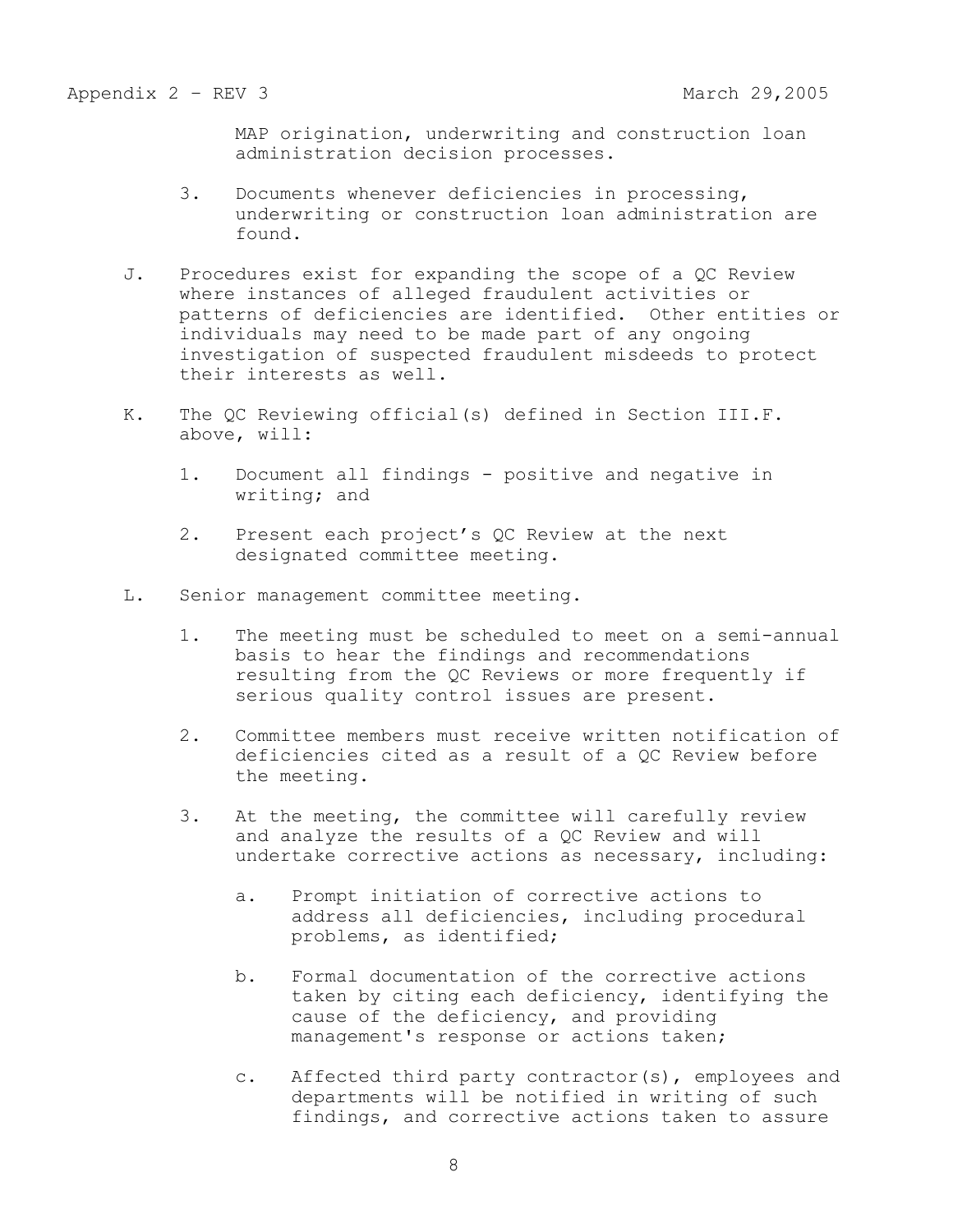senior management that repetitive or recurring actions will not reoccur;

- d. Prompt distribution to all MAP loan origination, underwriting and construction loan administration personnel including contractor(s) of the corrective instructions for the identified deficiencies;
- e. Training for the prevention of such activities will be implemented promptly; and
- f. All remedial actions will be re-reviewed for compliance at the next regularly meeting.
- M. The MAP Lender provides the reported results of its QC Reviews (not the entire review with checklists) to LQMD in HUD headquarters and the corresponding corrective action plans; provides assurance that the information being reported is accurate; all required information is being reported; and the information is reported promptly.

The MAP Lender shall promptly notify LQMD of any violation of law or regulation, false statements or program abuses by the MAP Lender, its employees, its contractors or any other party to the transaction. A MAP Lender's Quality Control Program must ensure that findings discovered by employees during the normal course of business and by the quality control staff during reviews/audits of FHA loans are reported to HUD. Findings discovered by employees during the normal course of business and by quality control staff during reviews/audits of FHA loans are reported to HUD within 60 days of the initial discovery.

If there is a finding of fraud or other serious violation, finding must be submitted in writing to LQMD. If HUD staff is suspected of involvement, the Lender should refer the matter to the Office of Inspector General, Department of Housing and Urban Development SW, 451  $7<sup>th</sup>$  Street, Room 8256, Washington, DC 20410.

- N. The MAP Lender will retain any QC Review and follow-up, including review finding and actions taken, plus procedural information (such as the percentage of loans reviewed, basis for selected loans, and who performed the review) for a period of five years. These records must be made available to HUD on request.
- O. The MAP Lender will periodically review and update the QC Plan.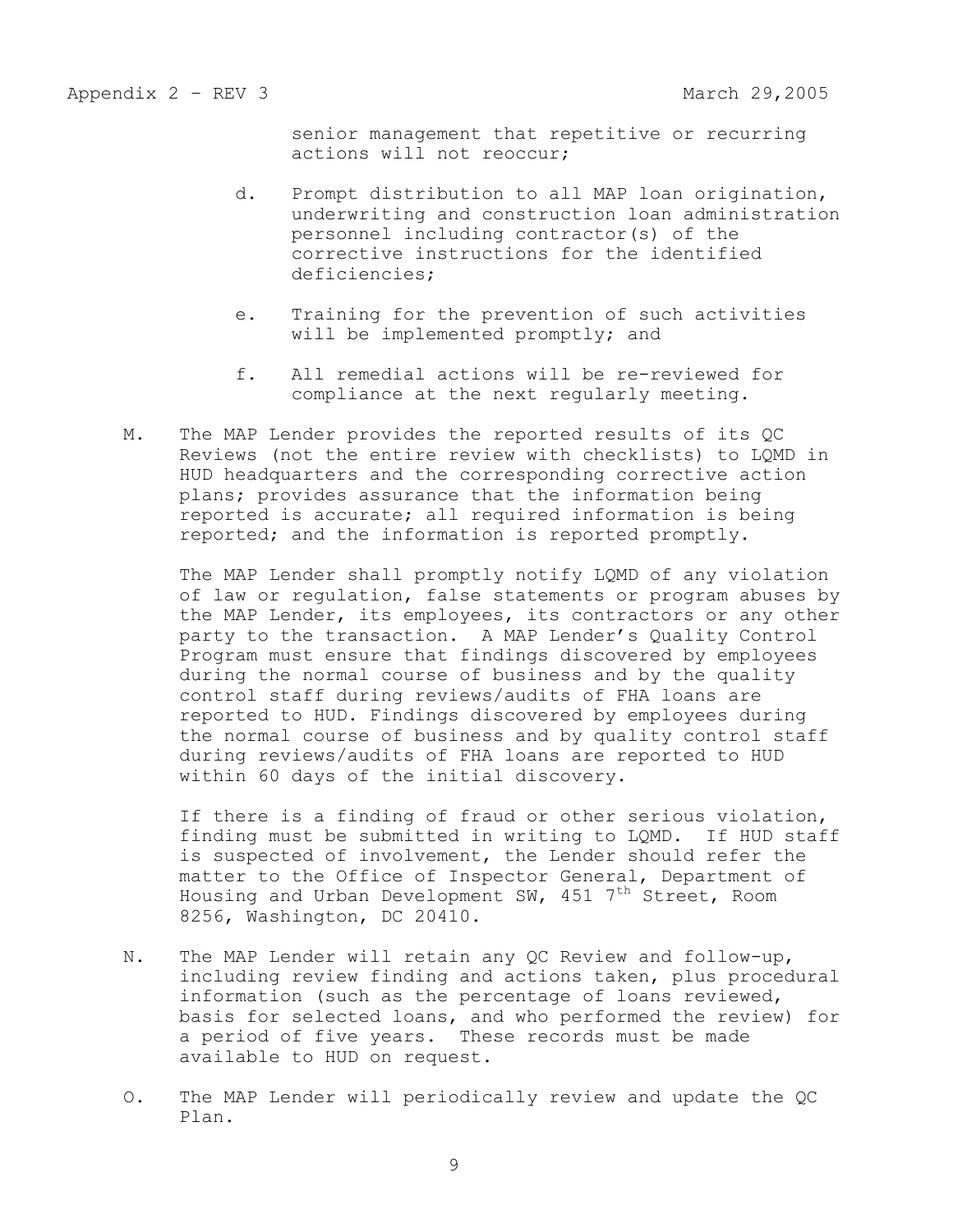#### **V. SPECIFIC REQUIREMENTS OF A QUALITY CONTROL PLAN.**

- A. For the MAP underwriting function.
	- 1. The QC Plan must address how quality control is integrated into the MAP Lender's production process. E.g., before they send the AE&C analyst and appraiser out to do reports, do they have a pre-performance meeting, who attends, what do they discuss, is there a record of it, do they have a follow-up meeting when done, how do they know that something from the meetings requires action? If they do or don't have a pre-performance meeting and a follow-up meeting, how do they quality control the report they get before it is incorporated into the underwriting?
	- 2. MAP Lenders are expected to exercise prudence and due diligence in determining whether the mortgagor is an acceptable credit risk, with a reasonable ability to make payments on the loan obligation. All documentation supporting the determination of creditworthiness has been retained in the loan file.
	- 3. The general contractor, if applicable, is an acceptable credit risk, with a reasonable expectation of completing construction of the project. All documentation supporting the determination of creditworthiness has been retained in the loan file.
	- 4. The property's estimated value, market need, earning capacity, operating expenses, and warranted cost of the property are sufficient for a long-term HUD insured mortgage. All documentation supporting the determination has been retained in the loan file.
	- 5. The MAP Lender has determined that the new construction/substantial rehabilitation project's design meets all applicable design standards. All documentation supporting the determination has been retained in the loan file.
	- 6. The MAP Lender has determined that the project's construction/rehabilitation/repair costs are reasonable. All documentation supporting the determination has been retained in the loan file.
	- 7. The MAP Lender cannot establish minimum loan amounts, "floors," below which they will not lend.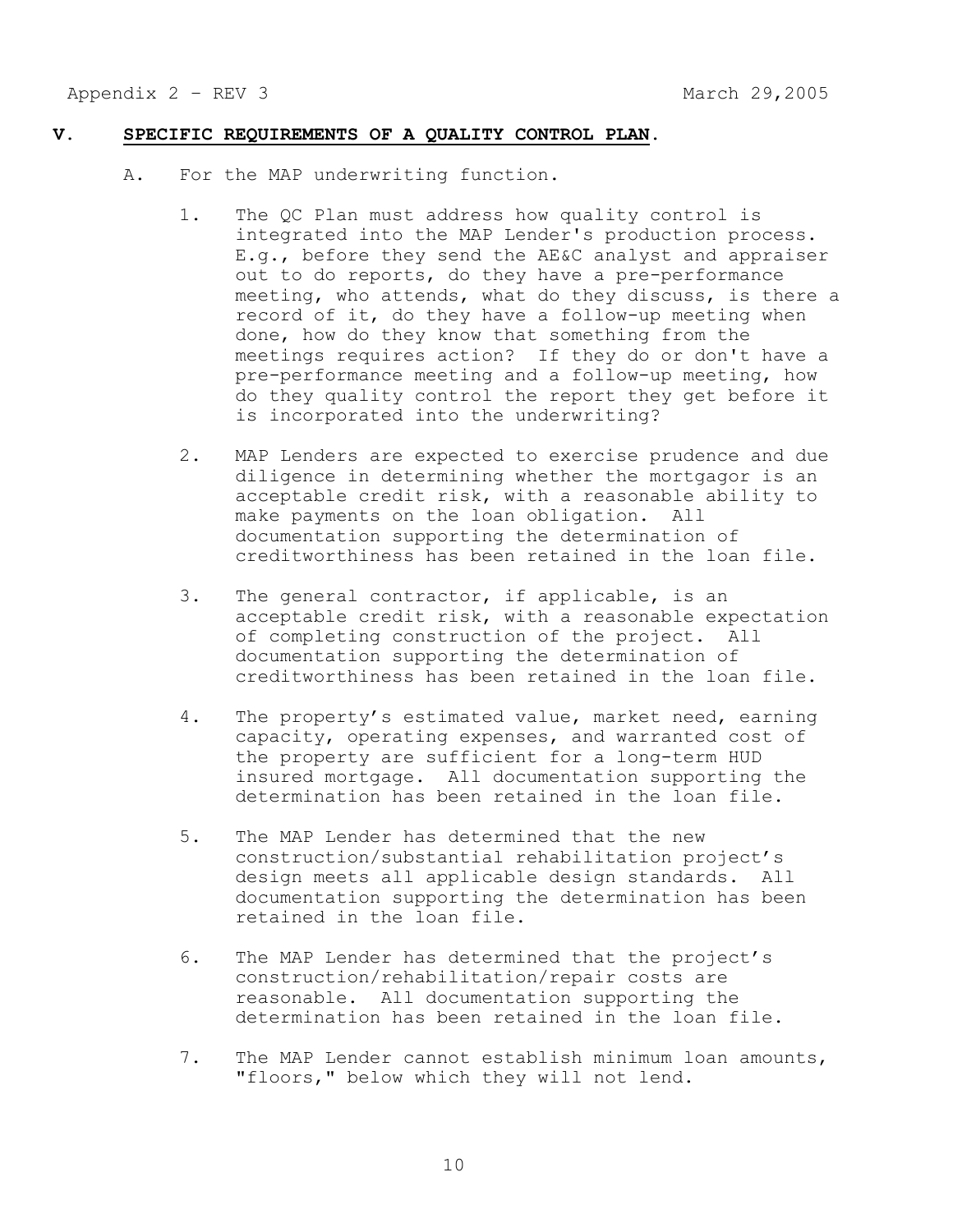# *Note: This is a violation of Section 535 of the National Housing Act.*

- 8. The MAP Lender must be in compliance with Section 2.5 of the MAP Guide dealing with prohibited identity-ofinterest relationships.
- 9. The MAP Lender originators:
	- a. Cannot:
		- 1) Perform the role of underwriter for projects they originate.
		- 2) Hire contractors on behalf of the underwriter.
		- 3) *Small MAP Lenders with limited staff may request a waiver of 1) and 2) above from the Office of Multifamily Development in HUD headquarters.*
	- b. Must certify for each loan conflicts-of-interest with the proposed mortgagor or other transaction participants meaning any individual or company involved on the mortgagor's side of the transaction.
- 10. The HUD approved MAP underwriter is a full time employee of the MAP Lender.
- 11. The MAP Lender's technical staff and/or third party contractor(s) are knowledgeable of HUD's requirements. Where required by state or local law or regulation, the technical staff or third party contractor must be properly licensed in the jurisdiction where the project is located.
- B. For MAP construction loan administration function.
	- 1. The MAP Lender shall perform construction loan administration in accordance with accepted practices of prudent lending institutions and HUD's requirements.
	- 2. The HUD approved MAP construction loan administrator(s) is a full time employee of the MAP Lender.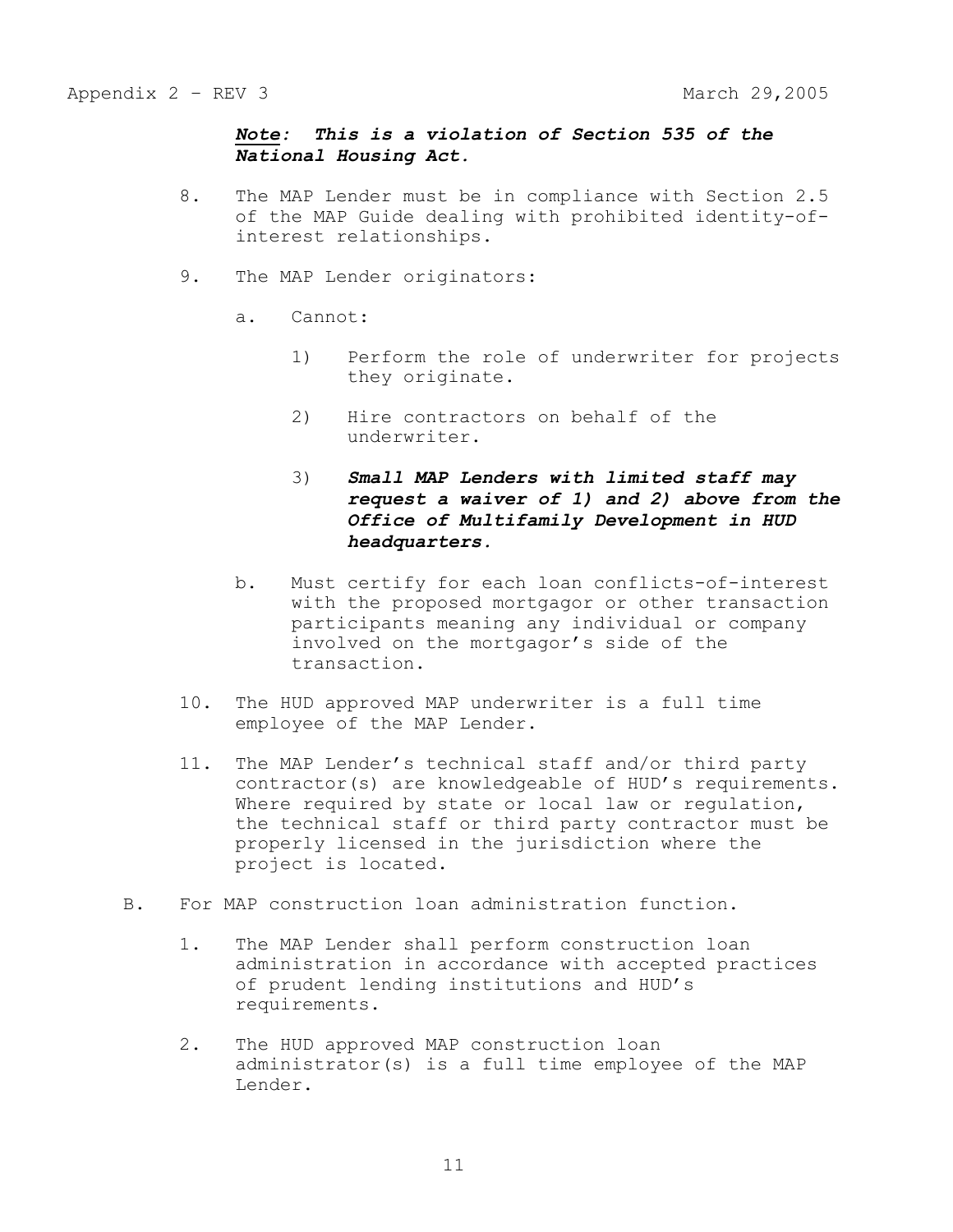- 3. The QC Plan must provide for a review of the construction loan administration function in order to:
	- a. Determine that construction loan administration records are promptly established after loan closing and that the servicing records contain the information necessary to properly service the loan.
	- b. Determine that inquiries from borrowers concerning their individual loan accounts are promptly responded to.

#### **VI. QUALITY CONTROL REVIEWS.**

The following represents the parameters for review, sampling, testing and recording.

- A. For Underwriting.
	- 1. Perform a QC Review of a minimum of ten percent of all closed MAP loans for which a firm application was submitted based on the categories listed below.
	- 2. Perform a QC Review at least once a year:
		- a. Of a minimum of one MAP loan for each mortgage insurance program used.
		- b. Of a minimum of one MAP loan for each underwriter used. (Item a is to be met within this item.)
		- c. Example based on MAP Lender XYZ:

| 2004 MAP Loan Production       |                 |  |  |
|--------------------------------|-----------------|--|--|
| New Construction               |                 |  |  |
| Substantial Rehabilitation     |                 |  |  |
| Section $223(f)$               | 20              |  |  |
| Section 232                    |                 |  |  |
| Section 232 pur to $223(f)$    | $\frac{20}{70}$ |  |  |
| Total MAP Loans Closed in 2004 |                 |  |  |

QC Review Requirements

1) 10% of all closed MAP Loans (One loan for each program type used is covered)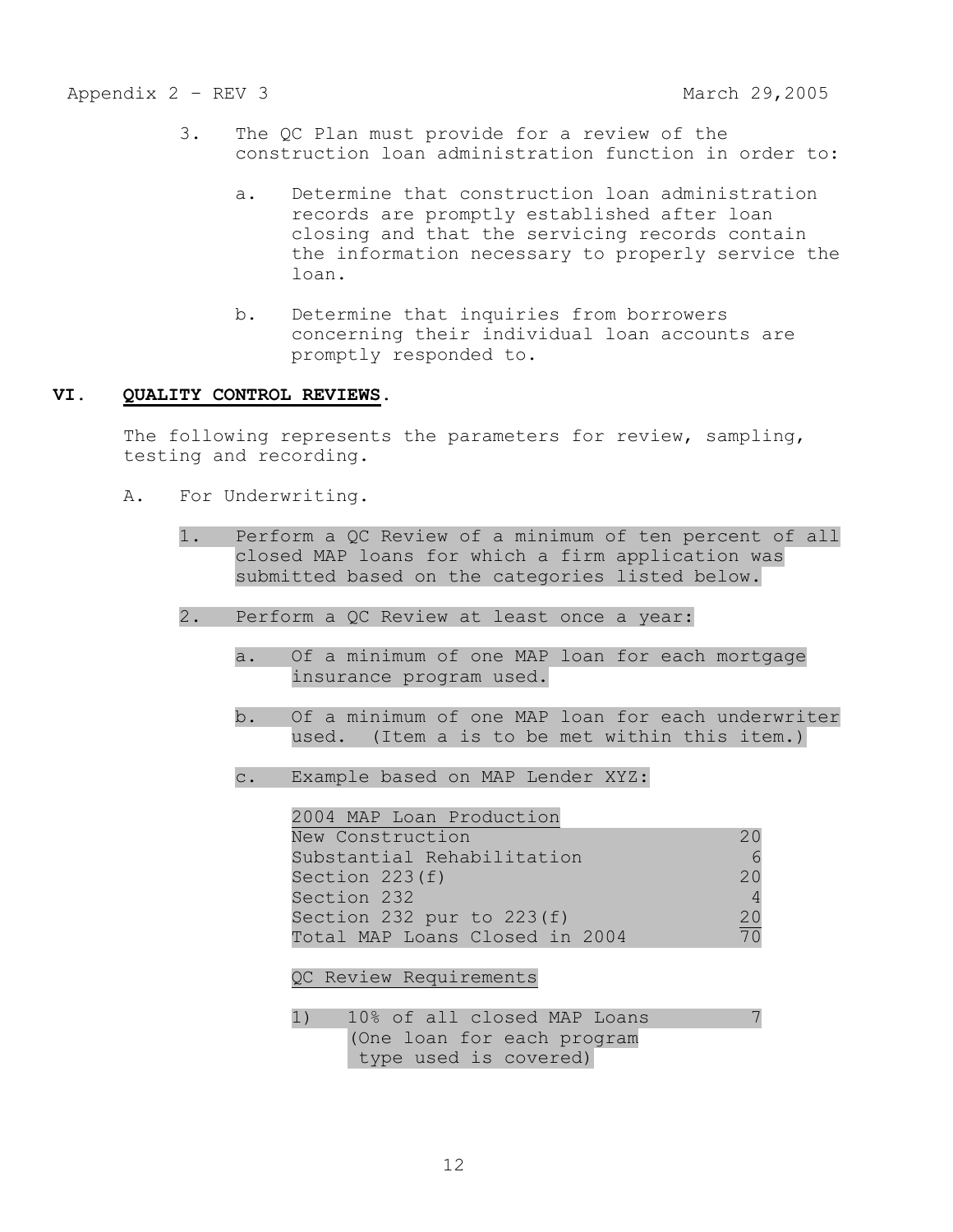8

- 2) QC Reviews based on number of underwriters: (One loan for each program type used is covered)
	- o 5 Apartment Underwriters 5<br>
	o 3 Healthcare Underwriters 3 o 3 Healthcare Underwriters
		-

*Total required QC Reviews Is the greater of 1) or 2)* 8

*Number of QC Reviews requiring field review* 1

- 3. Track all MAP loans presented by individual loan originators.
	- a. The term loan originator includes mortgage broker, loan correspondent or packager.
	- b. Annually submit a copy of the tracking report to:

US Department of Housing and Urban Development Lender Qualifications and Monitoring Division Office of Multifamily Development Room 6138 451 7<sup>th</sup> Street SW Washington, DC 20410

- c. The first annual tracking report must cover the period from implementation of the MAP procedures forward regardless of where the loan originator may have worked.
- d. If either 10% of the loan originator's cumulative dollar value of MAP loans or 10% of the MAP loans involve an election to assign within the first five years following final endorsement then perform a QC Review at least once a year on a minimum of *one MAP loan for each mortgage insurance program* originated by this individual/firm.
- 4. Track all MAP loans underwritten by individual MAP Underwriters.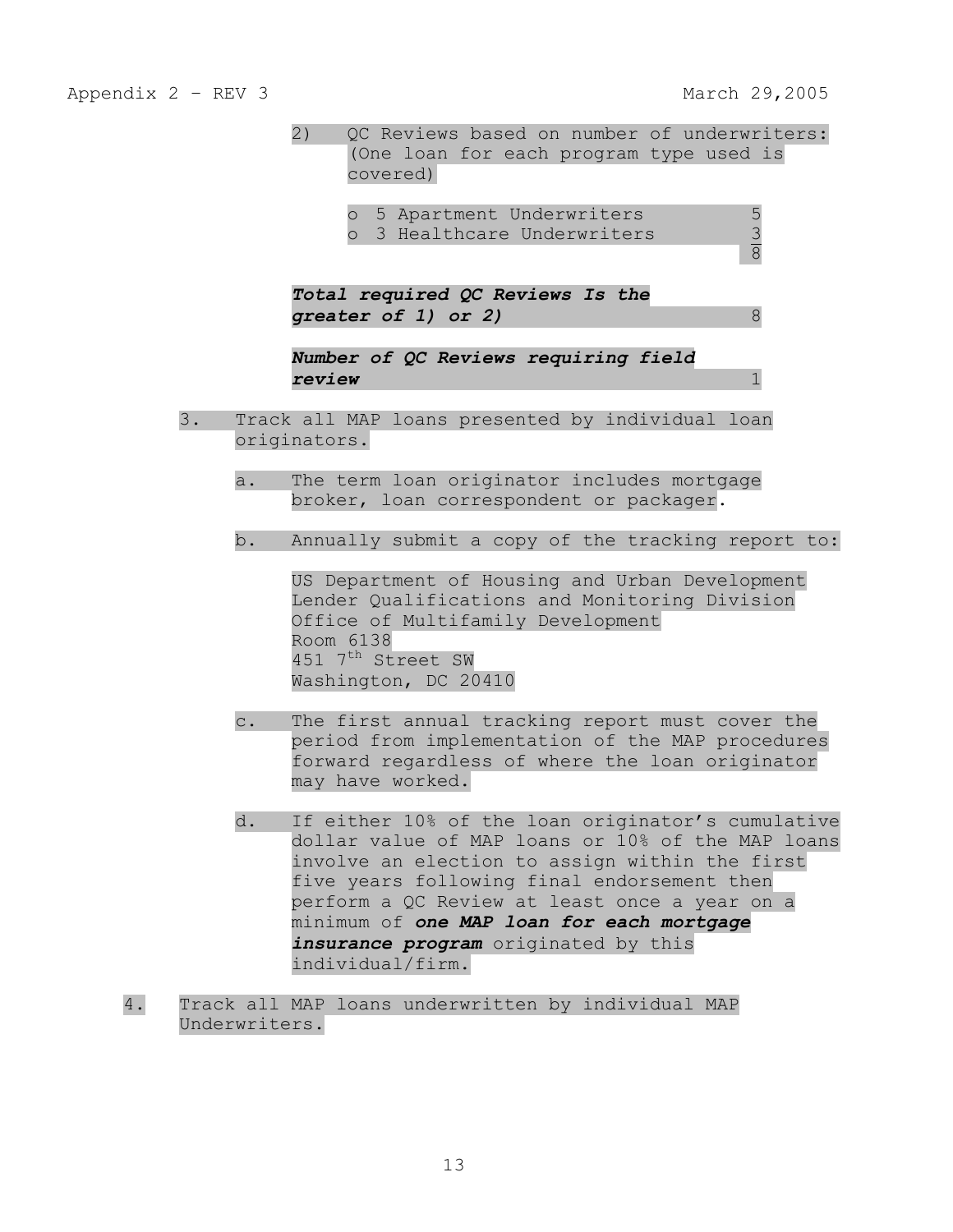#### a. Annually submit a copy of the tracking report to:

US Department of Housing and Urban Development Lender Qualifications and Monitoring Division Office of Multifamily Development Room 6138 451 7<sup>th</sup> Street SW Washington, DC 20410

- b. The first annual tracking report must cover the period from implementation of the MAP procedures forward regardless of where the MAP underwriter may have worked.
- c. If either 10% of an individual MAP underwriter's cumulative dollar value of MAP loans or 10% of the MAP loans involve an election to assign within the first five years following final endorsement then perform a QC Review at least once a year on a minimum of *one MAP loan for each mortgage insurance program* underwritten by this individual.
- 5. QC Reviews look at the quality of work performed by the MAP originators, underwriters and technical staff and/or third party contractor(s).

For example a desk review of the project appraisal must be performed on all loans chosen for a QC Review. Ten percent (10%) of all appraisals reviewed must also receive a field review. A person who meets the qualifications of a valuation analyst as listed below must perform desk reviews and field reviews of appraisals.

6. Quality Control Review Staff: QC review staff may be qualified senior staff, not involved in MAP origination or MAP underwriting, or third party contractors. They must meet the qualifications as prescribed below.

**Architectural Analyst:** The technician must have experience in multifamily construction. The technician must be knowledgeable and experienced with local building standards and construction methods for the type of project proposed, including the Federal Fair Housing Accessibility Guidelines. The architectural analyst may also serve as the cost estimator if the qualifications are met as described below.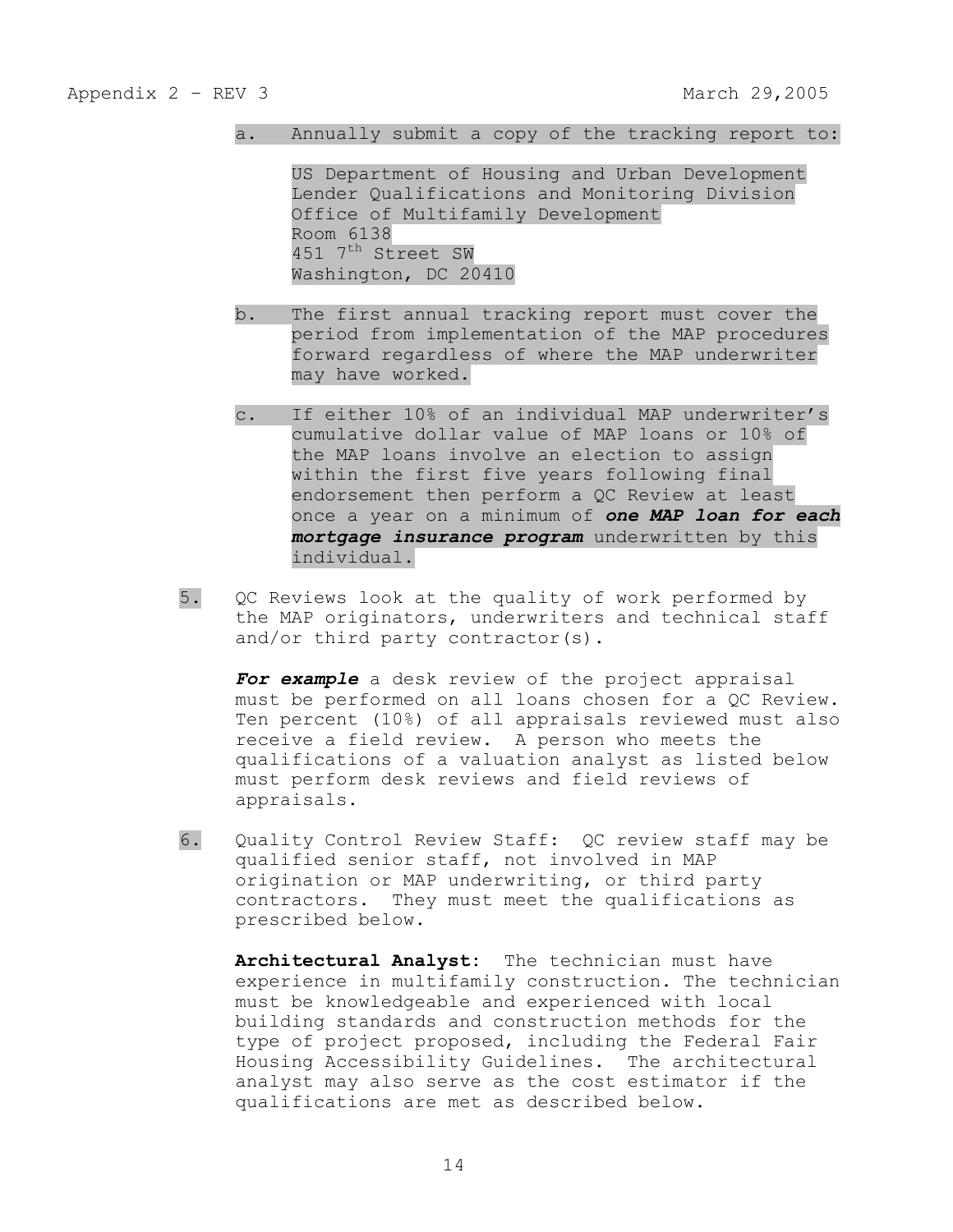The person providing the architectural review services should be preferably a registered architect or engineer. However, persons with a degree in architecture or engineering with three years of experience in their respective field, may also provide this service. Additionally, individuals with experience as a construction manager, estimator, general superintendent of construction, draftsperson, degree in building construction, may also qualify to provide architectural services

**Construction Cost Analyst:** The construction cost analyst shall be a qualified construction cost estimator with experience in multifamily cost estimating. The estimator must be knowledgeable and experienced with local building standards and construction costs for the type of project proposed. A cost estimator may also serve as the architectural analyst if the qualifications are met.

**Valuation Analyst:** The valuation analyst must meet the following minimum qualification requirements:

- Be a Certified General Appraiser under the appraiser certification requirements of the State in which the subject property is located (temporary licensure is acceptable, so long as the competency provision is met);
- Be currently active and regularly engaged in the appraisal of multifamily properties;
- Meet all requirements of the Competency Rule described in Uniform Standards of Professional Appraisal Practice (USPAP), this applies to each certified appraiser who signs the report;
- Have at least three years of income property appraisal experience;
- Be knowledgeable concerning current real estate market conditions and financing trends in the geographic market area where the subject property is located; and
- Be experienced in appraising multifamily properties with the complexity and characteristics-similar to those of the subject property.

**Underwriting Analyst:** The Lender's underwriting analyst must have basic knowledge and skills in a variety of financial areas, including:

• General experience in banking, accounting, finance, or commercial lending, and in multifamily mortgage financing.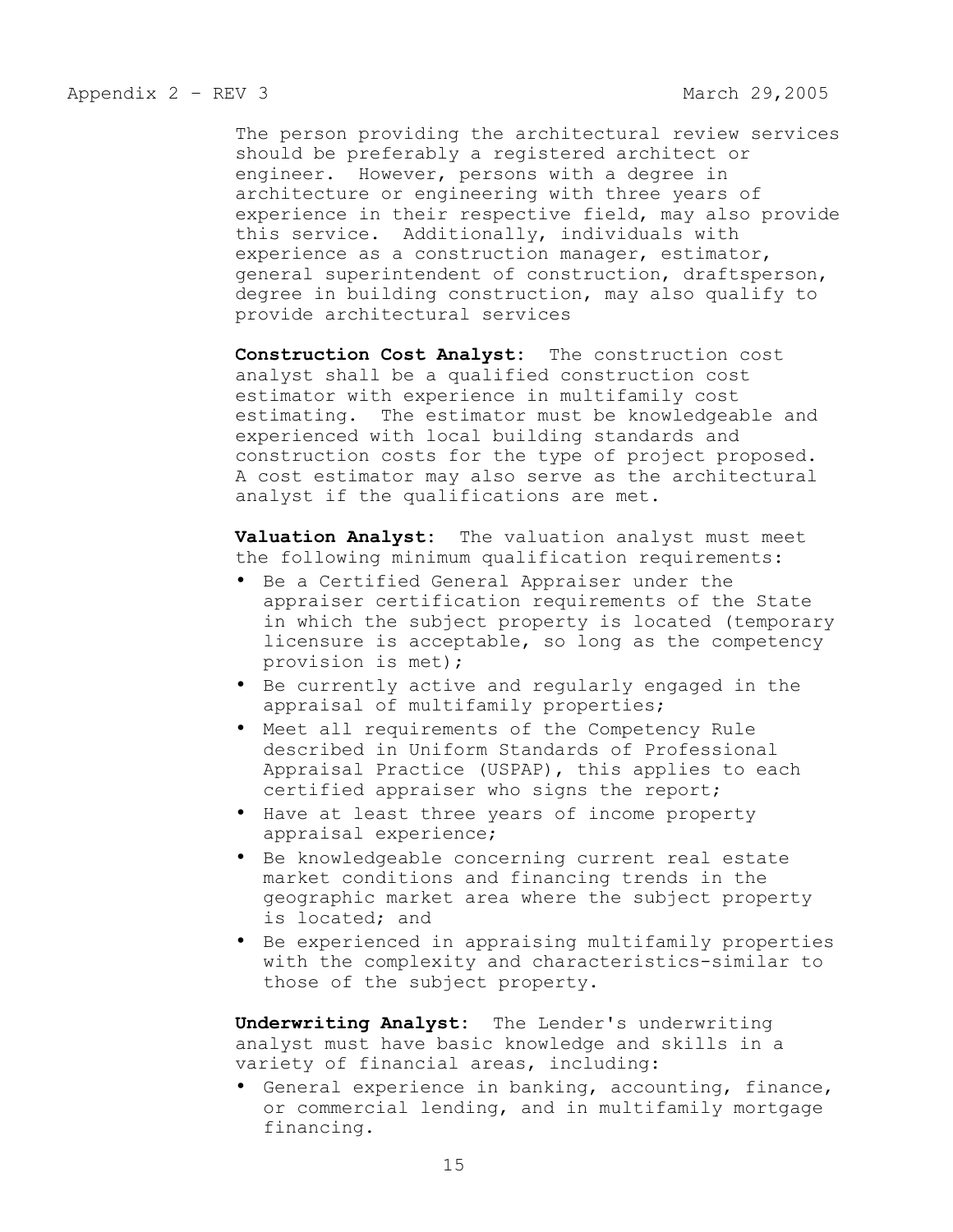- The ability to analyze corporate financial statements including, but not limited to, balance sheets, income statements, and statements of changes in financial position, and to evaluate the credit acceptability of individuals, partnerships, corporations, and other entities.
- A broad knowledge of lending practices for mortgages and construction loans and the financial structures of individuals, partnerships, and other entities.

*Note: The review appraiser, appraisal firm, construction cost analyst, architect and underwriter working on the QC Reviews cannot be used by that MAP Lender to provide assistance in underwriting any MAP loan of that Lender. However, the individual or firm on contract to perform QC Reviews for one MAP Lender can continue to provide third party contract services to another MAP Lender.* 

- B. For Construction Loan Administration.
	- 1. Perform a semi-annual QC review of a representative sample of loans that is sufficient in number to provide reasonable evidence that MAP construction loan servicing policies and requirements have been met.
	- 2. Perform a QC Review at least once a year:
		- a. Of each branch office that performs construction loan administration services of MAP insured loans.
		- b. Of each construction loan administrator used.
- C. For Problem Loans.

The originating MAP Lender must undertake a comprehensive review and reexamination of any MAP loan it underwrote that goes into default either during construction or within *three years* after final endorsement. This must be done in all cases including those in which the MAP Lender no longer has the loan in its portfolio.

*Note: The Office of Multifamily Development will notify the originating MAP Lender of the need to undertake the review and reexamination.*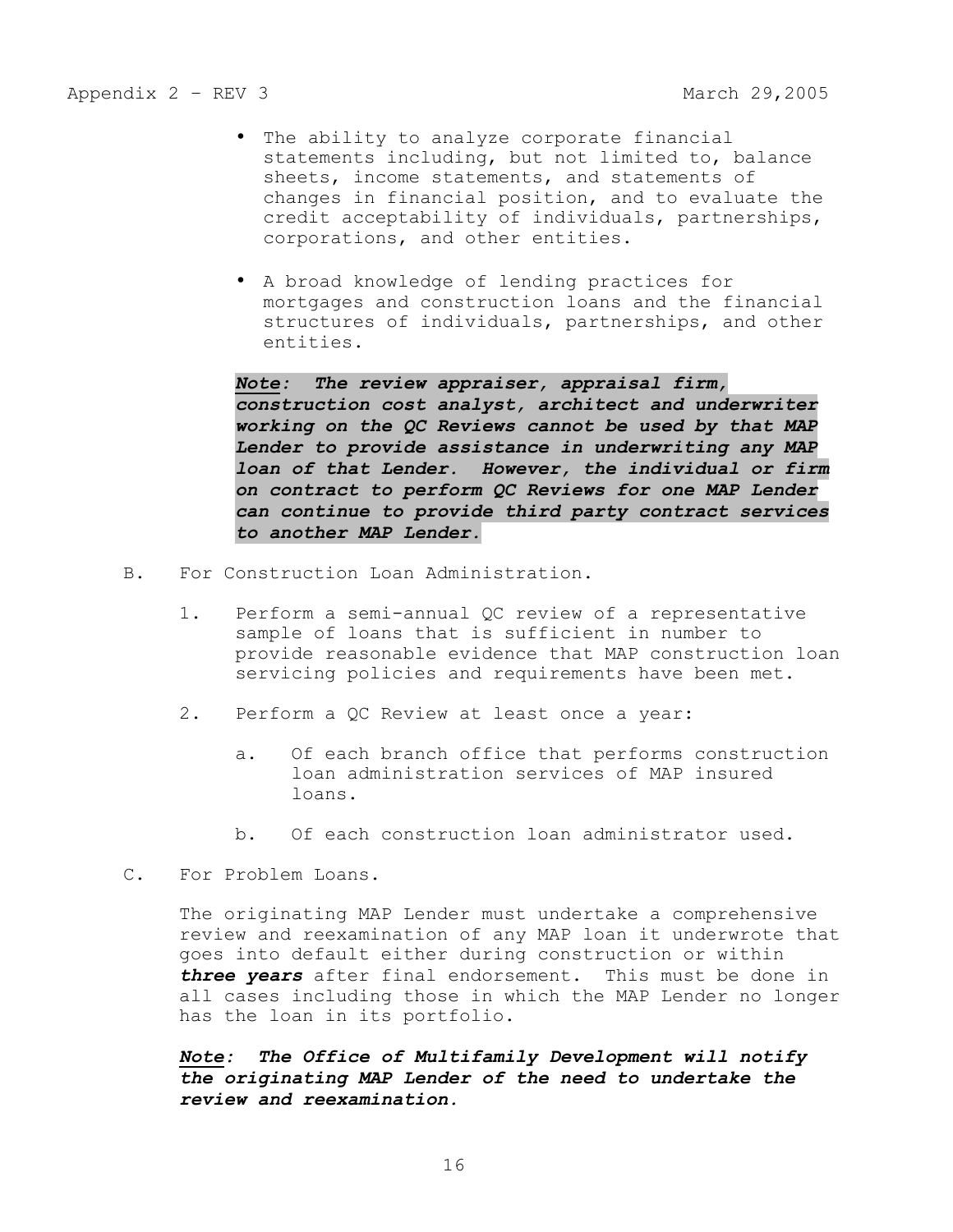D. For loans purchased/transferred from another MAP Lender.

While not required, we encourage MAP Lenders to perform basic due diligence QC Review on any loan purchased from another MAP Lender.

#### **VII. QUALITY CONTROL REVIEW REQUIREMENTS FOR UNDERWRITING.**

The purpose is to determine the accuracy and completeness of underwriting conclusions and MAP Lender documentation. At a minimum, the following requirements must be met for QC Reviews of loans underwritten using the MAP procedures.

- A. All processing and underwriting must comply with the applicable provisions of the NHA, Title 24 of the Code of Federal Regulations, the MAP Guide, the MAP Forms Book and MAP FAQs.
- B. All identity-of-interest certifications were properly filed.
- C. Determine whether each loan file contains all HUD-required loan processing, underwriting and legal documents including supporting reports and that all required documents were provided to HUD.
- D. Determine if there was a violation of the Department's prohibition of referral fees. Determine if anything of value was paid directly or indirectly to any person or entity who has received any other compensation from the mortgagor, seller, builder, or any other person for services related to the transaction, or related to the purchase or sale of the mortgaged property. Exception can be made where services were actually rendered, the name of the broker is furnished, and there is no identity of interest between the mortgagee and the broker or the mortgagor and the broker, and the Hub Director has given her or his approval in writing. The broker's fee must be included on the Mortgage Certificate.
- E. Determine if staff allowed third parties to represent the MAP Lender in meeting(s) with the Hub/Program Center to discuss specific MAP projects.
- F. Determine if excess and unallowable fees are being charged to mortgagors. Examples include charging discount points not disclosed on the Mortgagee's Certificate, Form HUD 2434, or at firm commitment, charging larger fees than permitted by HUD/FHA.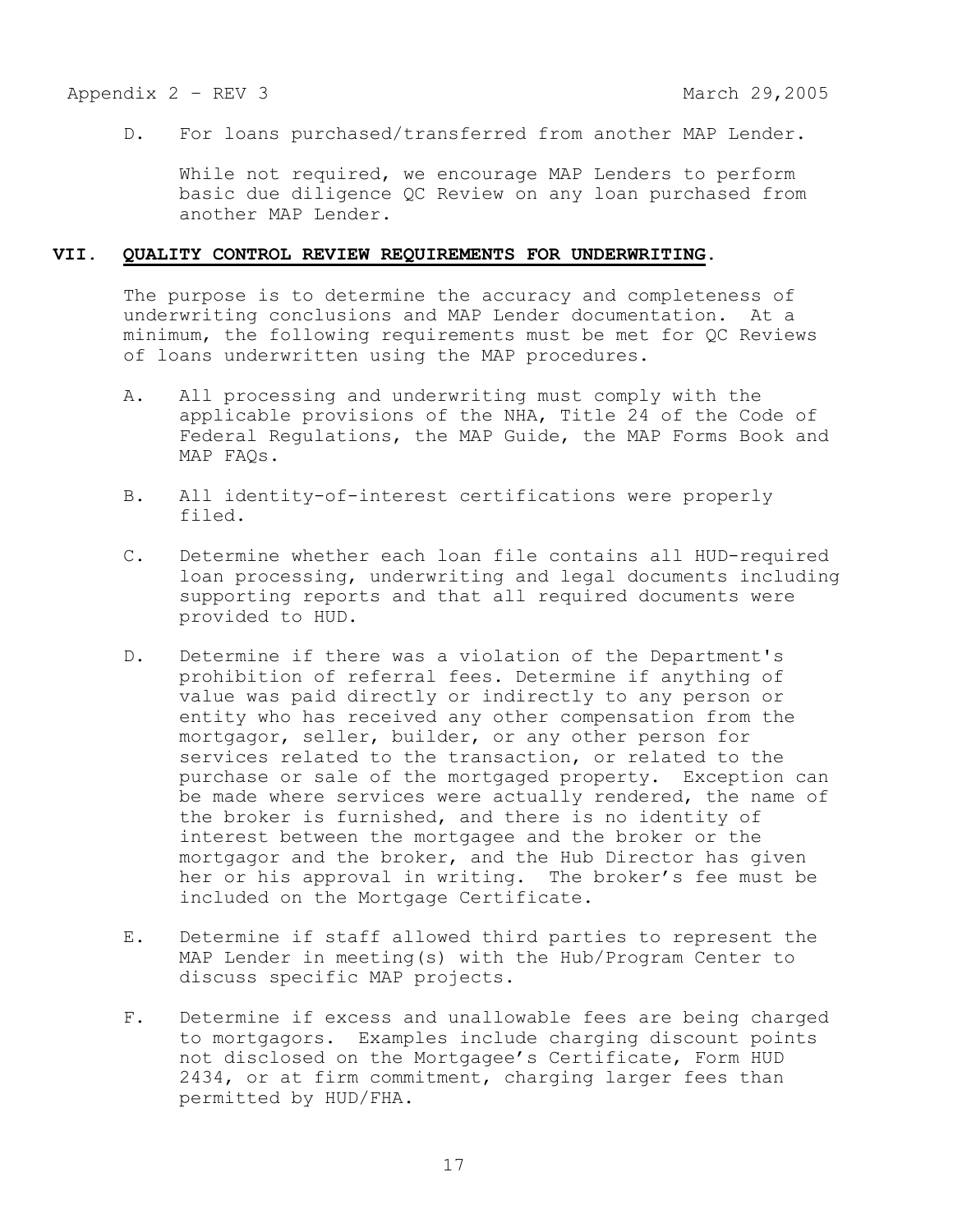#### **VIII. THE APPRAISAL.**

- A. Determine if the appraiser was properly certified in the appropriate jurisdiction. (Temporary certifications may be acceptable so long as the appraiser meets all competency requirements).
- B. Review appraiser's opinion as to the completeness of the material under review:
- C. For Section 220 or 221(d) appraisal processing:
	- 1. Does the appraiser meet the qualification and competence requirements outlined in the MAP Guide?
	- 2. Is the appraisal a narrative self-contained report that is inclusive of and supportive of all required HUD Form Documentation (HUD 92264, HUD 92264a, HUD 92273 and HUD 92274)?
	- 3. Does the appraisal material have an effective date within 120 days before the date of the pre-application package and firm commitment were submitted to HUD?
	- 4. Does the appraisal include the appraiser's USPAP required certification?
	- 5. Did the primary appraiser designated by the lender and approved by HUD perform the property inspection and sign the appraisal report and supporting form documentation?
	- 6. Did the appraisal include photographs of the subject, the comparable sales and comparable rentals?
	- 7. Does the appraisal adequately describe and analyze the geographic area, neighborhood, rental competition, sales comparables, the site and the subject improvements?
	- 8. Does the appraisal establish the project's "Replacement Cost" in accordance with Section 7.4 of the MAP Guide, and Form HUD-92264 instructions?
	- 9. Substantial Rehabilitation Does the appraisal include a supplemental HUD 92264 that identifies the "As Is" Value of the improvements, supported by the income and direct sales comparison approaches, as defined in HUD Handbook 4465.1 and the MAP Guide?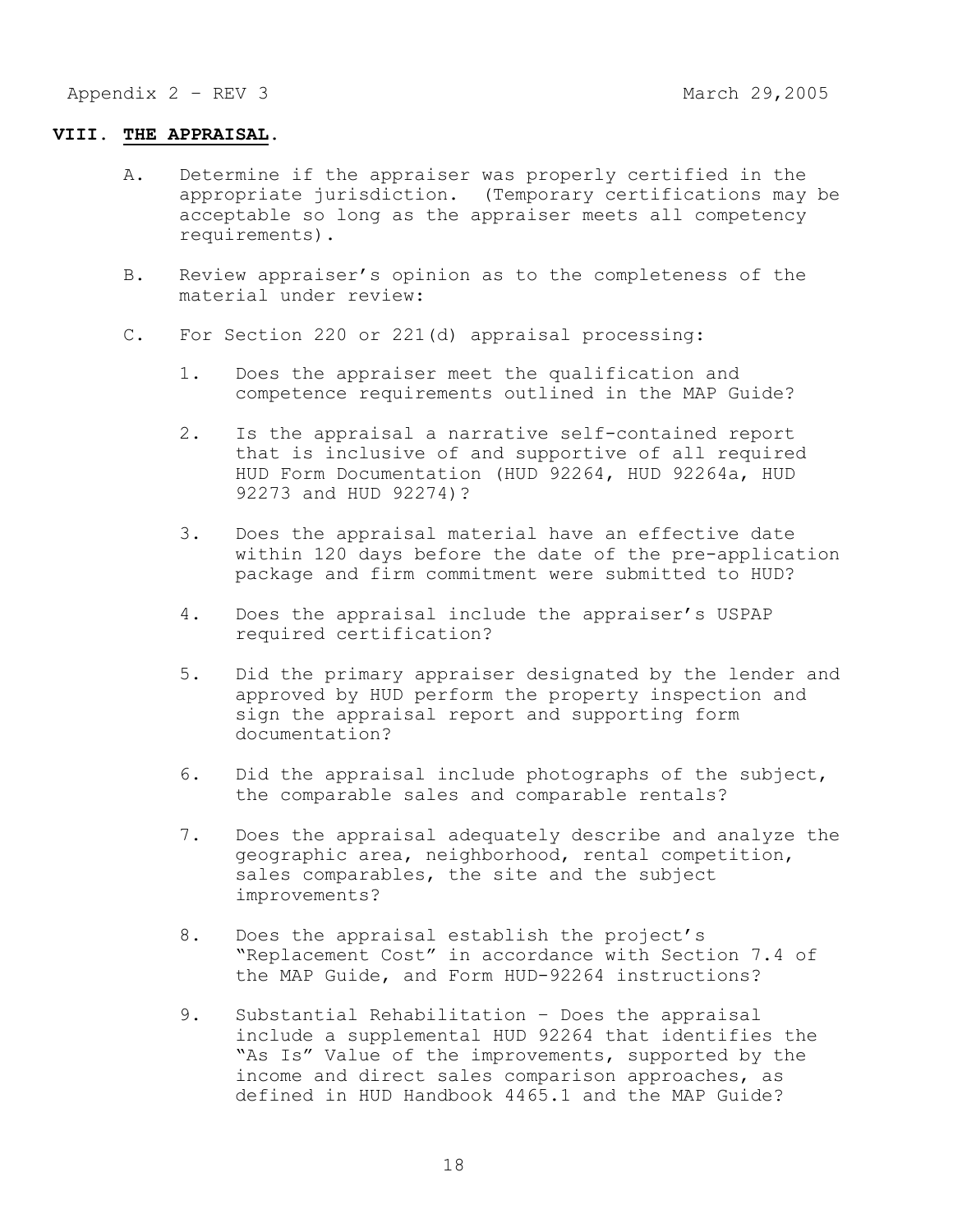- 10. New Construction Does the appraisal identify the "Warranted Price of land as defined in HUD Handbook 4465.1 and the MAP Guide?
- 11. Does the appraisal identify the "Estimate of Market Rent by Comparison", as of the appraisal date, arrayed in the included HUD-92273 and as defined in the form's instructions?
- 12. Does the appraisal identify the project's estimated potential gross income and stabilized occupancy ratio in the included HUD-92264 and as defined in the form's instructions?
- 13. If commercial facilities are located within the project, does the appraisal include a separate analysis of the effect the commercial space will have on the project, as outlined in the MAP guide; and does the commercial space meet the income and floor area limitations outlined in the MAP Guide?
- 14. If any comparables have rent concessions, did the appraisal accounted for them in the market rental analysis as defined in the MAP Guide?
- 15. Does the appraisal identify the project's estimated operating expenses, based upon at least three expenses comparables arrayed in the included HUD-92274, and as defined in the form's instructions?
- 16. Does the appraisal properly update the expense comparables, meet disclosure requirements for the comparables, and has the subject property's expenses been updated to the date of the appraisal per Form HUD 92274 instructions?
- 17. Does the appraisal identify the estimated operating deficit and replacement reserve requirements, as defined and outlined in the MAP Guide?
- 18. Does the appraisal provide an estimation of the maximum insurable mortgage by completing a Trial Form HUD-92264a?
- D. For 232 appraisal processing:
	- 1. Does the appraiser meet the qualification and competence requirements outlined in the MAP Guide?
	- 2. Is the appraisal a narrative self-contained report that is inclusive of and supportive of all required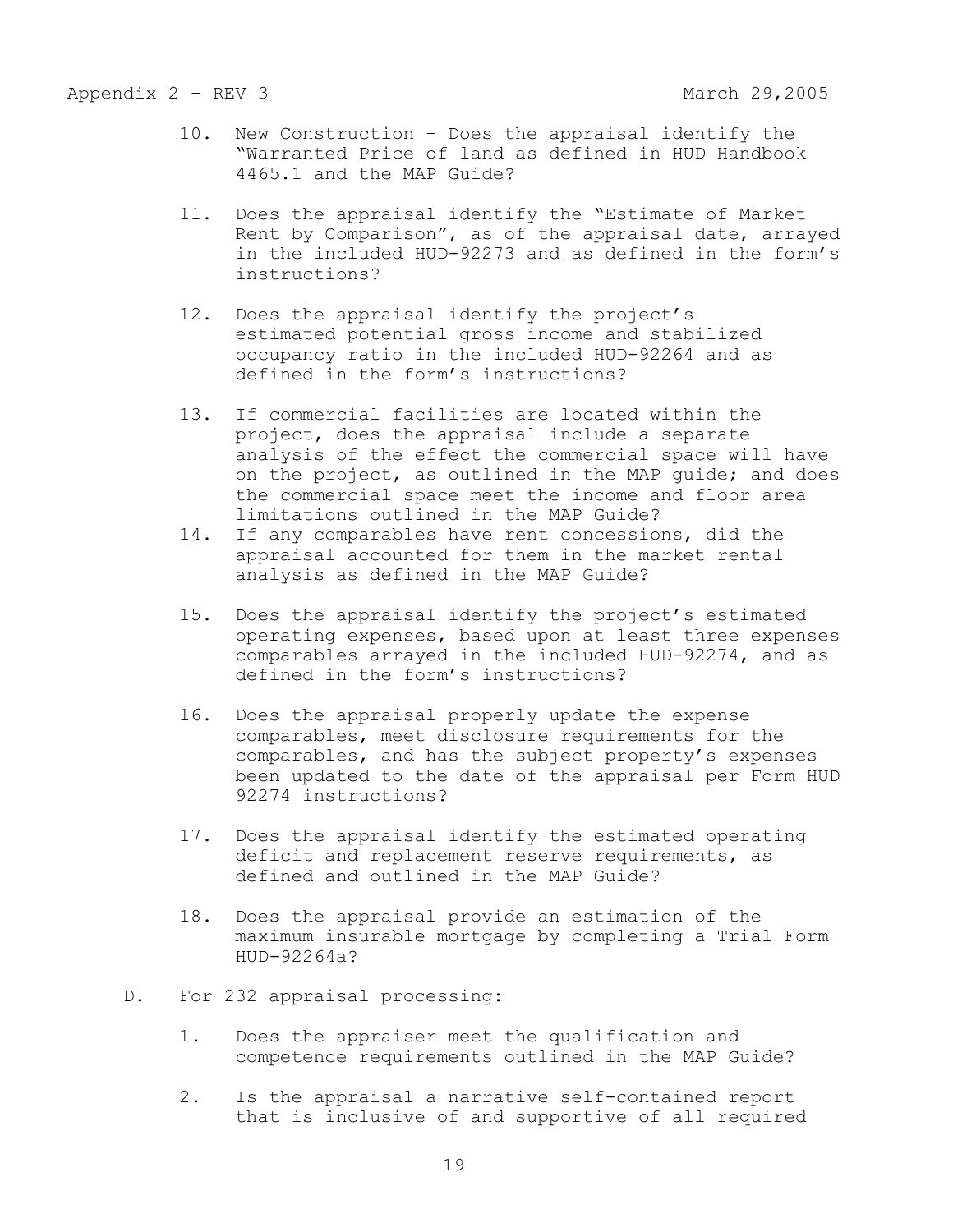HUD Form Documentation (HUD 92264, HUD 92264a, HUD 92273 and HUD 92274)?

- 3. Does the appraisal material have an effective date within 120 days before the date that the preapplication and the firm commitment application were submitted to HUD?
- 4. Does the appraisal include the appraiser's USPAPrequired certification?
- 5. Did the primary appraiser designated by the lender and approved by HUD perform the property inspection and sign the appraisal report and supporting form documentation?
- 6. Did the appraisal include photographs of the subject, the comparable sales and comparable rentals?
- 7. Does the appraisal adequately describe and analyze the geographic area, neighborhood, rental competition, sales comparables, the site and the subject improvements?
- 8. Does the appraisal establish the project's fair market value supported by reconciliation of the cost, income and sales comparison approaches in accordance with Section 7.4 of the MAP Guide, and Form HUD-92264 instructions?
- 9. Does the appraisal establish a total estimated replacement cost and apply all applicable forms of depreciation for use in the final reconciliation process?
- 10. For Section 232 new construction and substantial rehabilitation, does the replacement cost set the upper limit of value?
- 11. For substantial rehabilitation projects, does the appraisal establish the "as is" value of the existing land and structures using a supplemental HUD 92264 HCF?
- 12. For new construction, does the appraisal identify the "Warranted Price of land as defined in HUD Handbook 4465.1 and the MAP Guide?
- 13. Does the appraisal provide an estimate of the total business value of the property, the estimated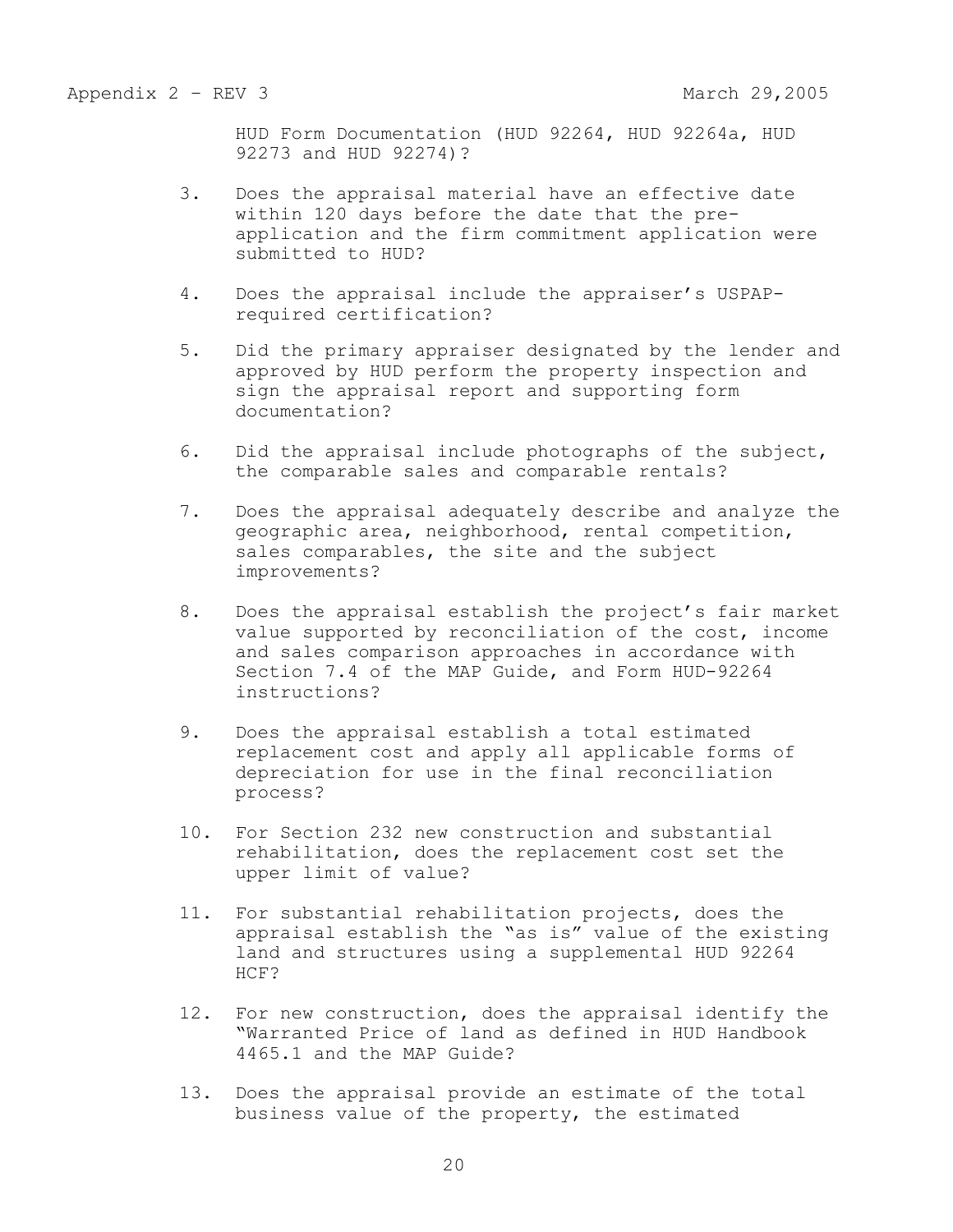proprietary income adjustment and an estimate of value attributable to the real estate only? Is the relationship between the two values commensurate with the intensity of the services provided, and in line with the guidance provided in the MAP Guide?

- 14. Does the appraisal identify the existence of the property's current operating license or Certificate of Need?
- 15. Are the bed and residential accommodation charges established based upon comparison for private pay, and the reimbursement formula for Medicaid and Medicare units, as of the appraisal date, and arrayed in the included HUD-92273 and as defined in the form's instructions.
- 16. Does the appraisal include an analysis of the current rent roll and current and historic occupancy by payer type (for existing projects)? Does it identify the project's estimated payer mix, potential gross income and stabilized occupancy ratio and does the payer mix meet the requirements mandated by the HUD Guide and defined in the form's instructions?
- 17. If commercial facilities are located within the project, does the appraisal include a separate analysis of the effect the commercial space will have on the project, as outlined in the MAP guide; and does the commercial space meet the income and floor area limitations outlined in the MAP Guide?
- 18. If any comparables have rent concessions, has the appraisal accounted for them in the market rental analysis as defined in the MAP Guide?
- 19. For existing projects, does the appraisal present at least three years of historic expenses, and have the forecasted expenses been based upon the historic operation of the property supported by at least three expense comparables arrayed in the included HUD-92274, and as defined in the form's instructions?
- 20. Has the appraisal properly updated the expense comparables, meet disclosure requirements for the comparables, and has the subject property's expenses been updated to the date of the appraisal per Form HUD 92274 instructions?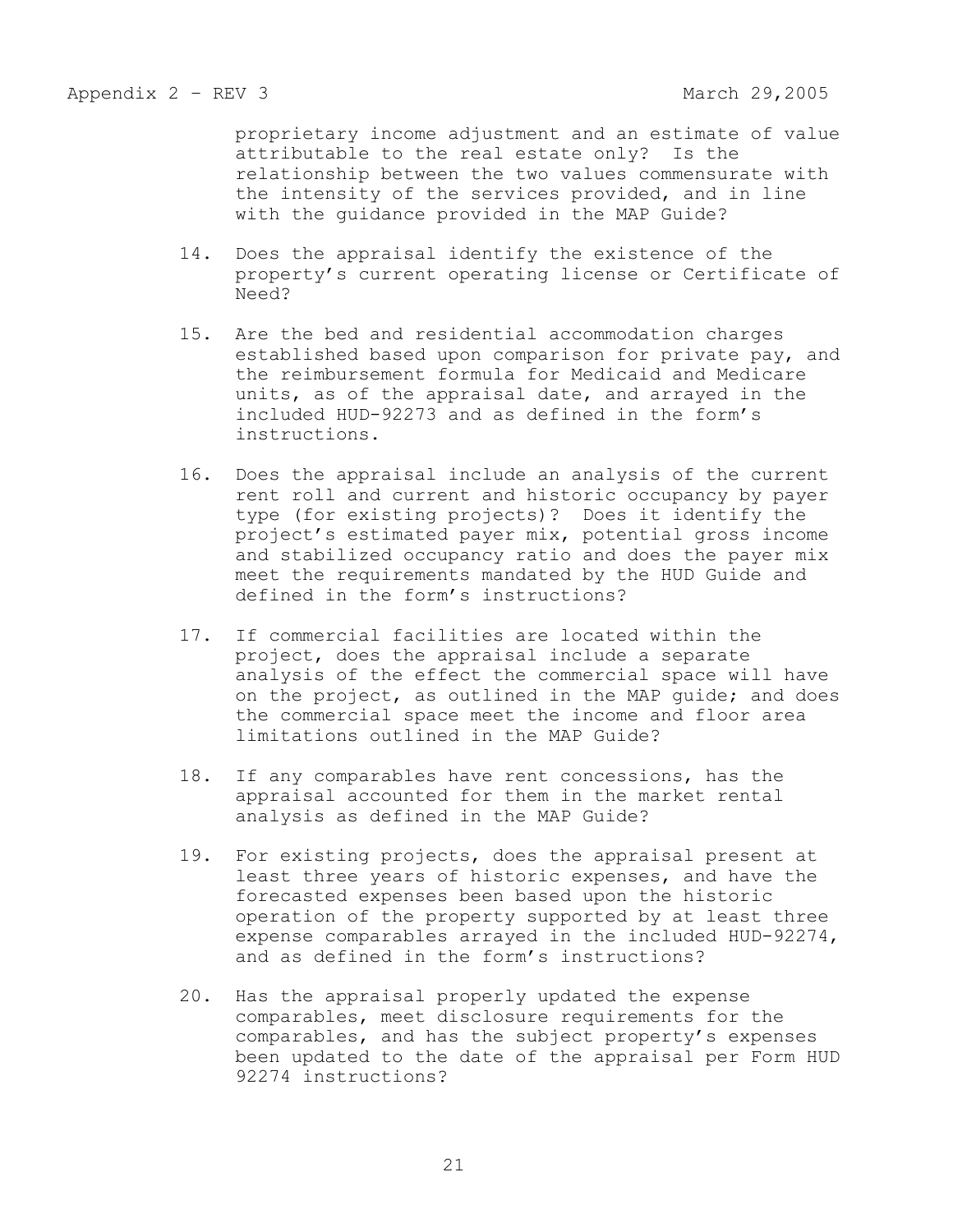- 21. If it is applicable, does the appraisal identify the estimated operating deficit and replacement reserve requirements, as defined and outlined in the MAP Guide?
- 22. Does the appraisal provide an estimation of the maximum insurable mortgage by completing a Trial Form HUD-92264a?
- 23. If applicable, does the appraisal correctly blend the loan to value ratios for blended rate processing?
- E. For 223(f) appraisal processing:
	- 1. Does the appraiser meet the qualification and competence requirements outlined in the MAP Guide?
	- 2. Is the appraisal a narrative self-contained report that is inclusive of and supportive of all required HUD Form Documentation (HUD 92264, HUD 92264a, HUD 92273 and HUD 92274)?
	- 3. Does the appraisal material have an effective date within 120 days before the date of the submission of the application for a firm commitment to HUD?
	- 4. Does the appraisal include the appraiser's USPAP certification?
	- 5. Did the primary appraiser designated by the lender and approved by HUD perform the property inspection and sign the appraisal report and supporting form documentation?
	- 6. Did the appraisal include photographs of the subject, the comparable sales and comparable rentals?
	- 7. Does the appraisal adequately describe and analyze the geographic area, neighborhood, rental competition, sales comparables, the site and the subject improvements?
	- 8. Does the appraisal establish the project's fair market value supported by reconciliation of the cost, income and sales comparison approaches in accordance with Section 7.4 of the MAP Guide, and Form HUD-92264 instructions?
	- 9. Does the appraisal establish a total estimated replacement cost and apply all applicable forms of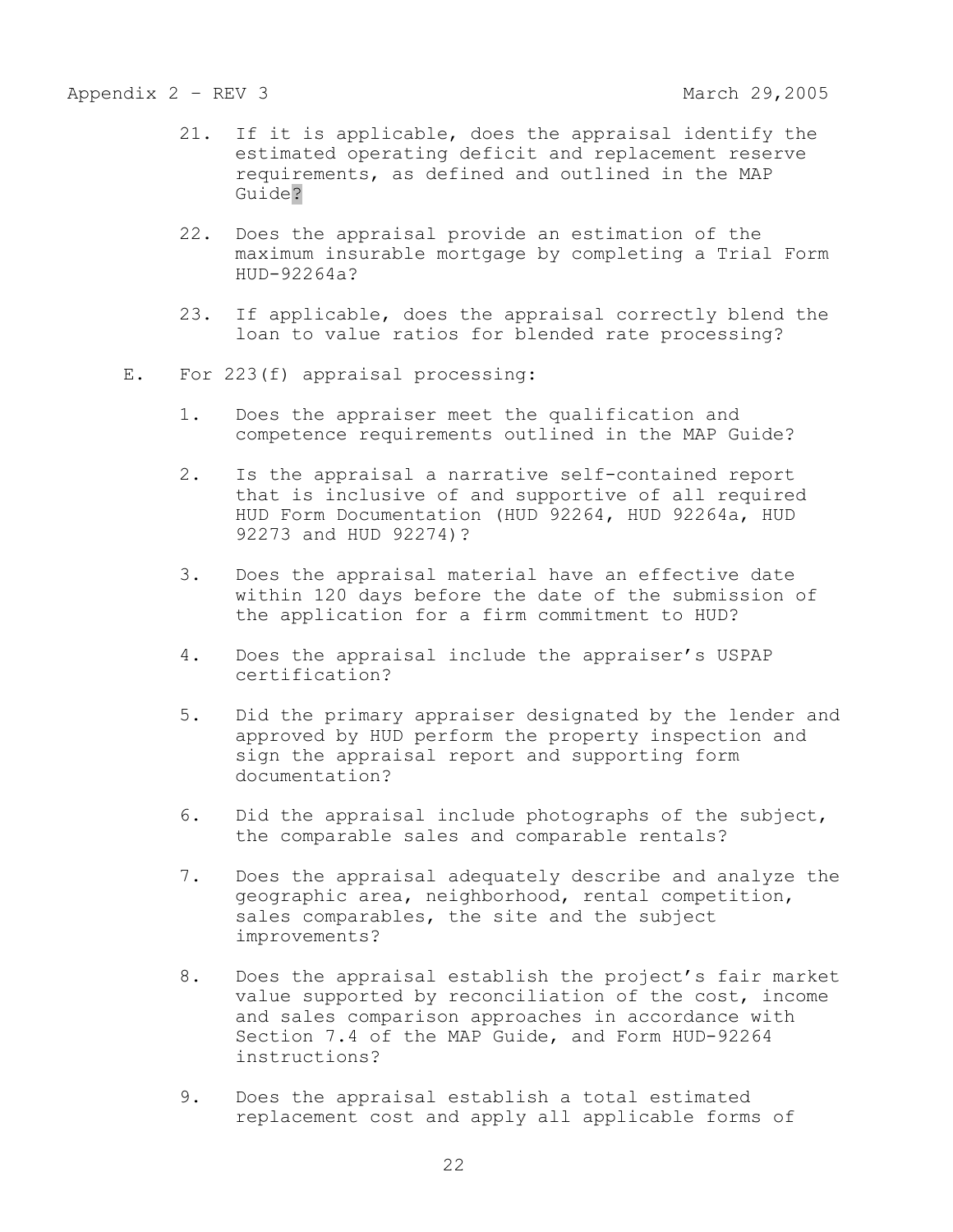depreciation for use in the final reconciliation process?

- 10. Does the appraisal identify the "Warranted Price of land as defined in HUD Handbook 4465.1 and the MAP Guide?
- 11. Does the appraisal identify the "Estimate of Market Rent by Comparison", as of the appraisal date, arrayed in the included HUD-92273 and as defined in the form's instructions?
- 12. Does the appraisal include the current rent roll, a statement of current occupancy, and does it identify the project's estimated potential gross income and stabilized occupancy ratio in the included HUD-92264 and defined in the form's instructions.
- 13. If commercial facilities are located within the project, does the appraisal include a separate analysis of the effect the commercial space will have on the project, as outlined in the MAP guide; and does the commercial space meet the income and floor area limitations outlined in the MAP Guide?
- 14. If any comparables have rent concessions, did the appraisal accounted for them in the market rental analysis as defined in the MAP Guide?
- 15. Does the appraisal present at least three years of historic expenses, and have the forecasted expenses been based upon the historic operation of the property supported by at least three expense comparables arrayed in the included HUD-92274, and as defined in the form's instructions?
- 16. Did the appraisal properly updated the expense comparables, meet disclosure requirements for the comparables, and has the subject property's expenses been updated to the date of the appraisal per Form HUD 92274 instructions?
- 17. If it is applicable, does the appraisal identify the estimated operating deficit and replacement reserve requirements, as defined and outlined in the MAP Guide.
- 18. Does the appraisal provide an estimation of the maximum insurable mortgage by completing a Trial Form HUD-92264a?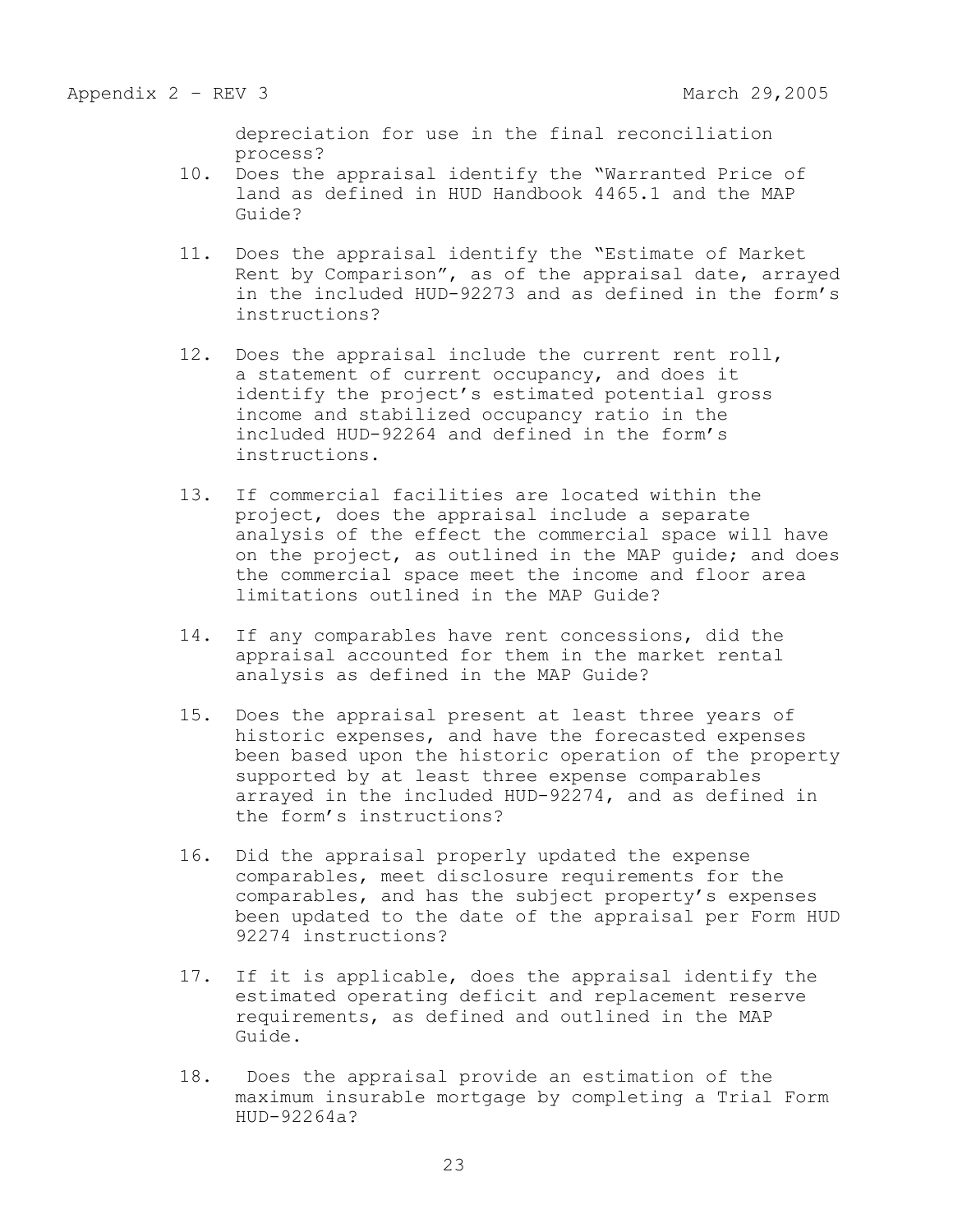## **IX. MARKET ANALYST.**

- A. Review appraiser's opinion as to the completeness of the material under review, and determination of overall compliance with market study processing requirements:
	- 1. Does the market analyst meet the qualification and competence requirements outlined in the MAP Guide?
	- 2. Is the market study a narrative self-contained report?
	- 3. Does the market study have an effective date within 120 days before the date of submission of the preapplication, or, with refinancing, within 120 days of submission of the application for a firm commitment?
	- 4. Does the market study adequately describe and analyze the geographic boundaries and general characteristics of the market area, specific market conditions, characteristics of projects under construction and in the planning stages, and contain a supply and demand estimate and analysis and estimated absorption time (if applicable)?
	- 5. Is the market study prepared in accordance with the information supplied by the MAP lender described in Appendix 4 of the MAP Guide?
	- 6. Is the market study prepared in accordance with the format prescribed in the appropriate MAP Guide Appendix?
	- 7. Does the market study include the market analyst's certification?
- B. Review appraiser's opinion as to the adequacy and relevance of the data and the propriety of any adjustments to the data.
- C. Review appraiser's opinion as to the appropriateness of the analysis methods and techniques used:
- D. Review appraiser's opinion as to the analyses, opinions, and conclusions.

# **X. ARCHITECTURAL.**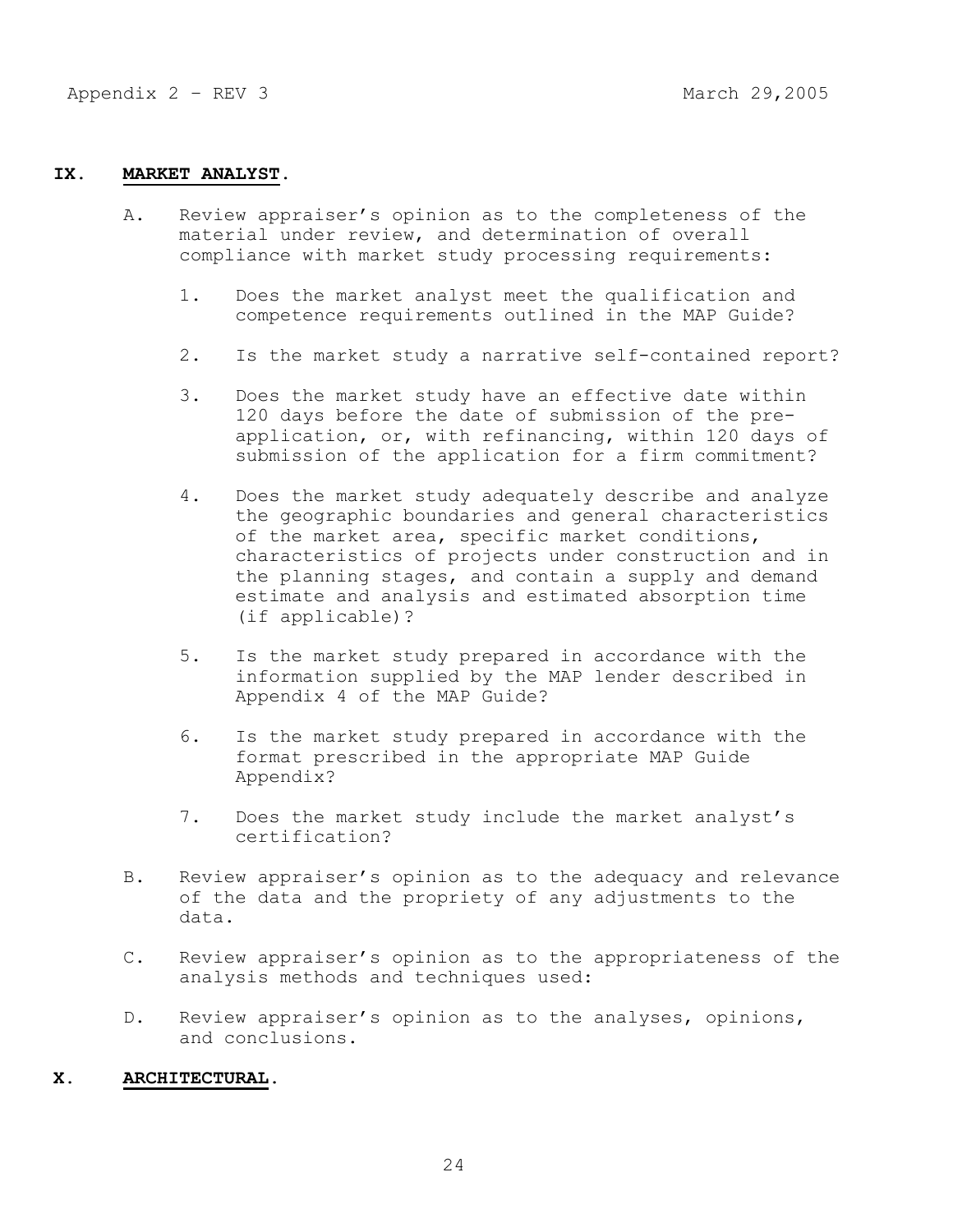- A. Sections 220 and 221(d), and Section 232, Lender's Architectural Analyst review report:
	- 1. Has the Architectural Analyst determined that the Mortgagor's Architect (or other persons or organizations providing architectural services) is qualified to provide the design services to the project and to administer the construction contract?
	- 2. Owner-Architect Agreement (AIA Document B-181) (If separate B-181s are required for design and construction services, indicate):
		- a. Are all necessary services included without deletion?
		- b. Is compensation other than fixed fee?
	- 3. Architectural Standards. Does the Lender's Architectural Analyst review report address:
		- a. HUD Minimum Property Standards
		- b. Applicable building codes
		- c. Accessibility laws:
			- Fair Housing Act
			- UFAS (if Part 504 is applicable)
		- d. Energy efficiency
	- 4. Does report address the mortgagor's A&E exhibits:
		- a. Are drawings and specs complete and correct?
		- b. Availability of utility service?
	- 5. Experience and qualifications of general contractor:
		- a. Did the Lender's architectural analyst prepare a written review of the general contractor?
		- b. Does the review indicate acceptance?
	- 6. Identity of Interest review: Did Lender's architectural analyst perform an Identity of Interest review as described in 6 a, b, and c?
		- a. Is there a description of any and all identities of interest that exist between the owner's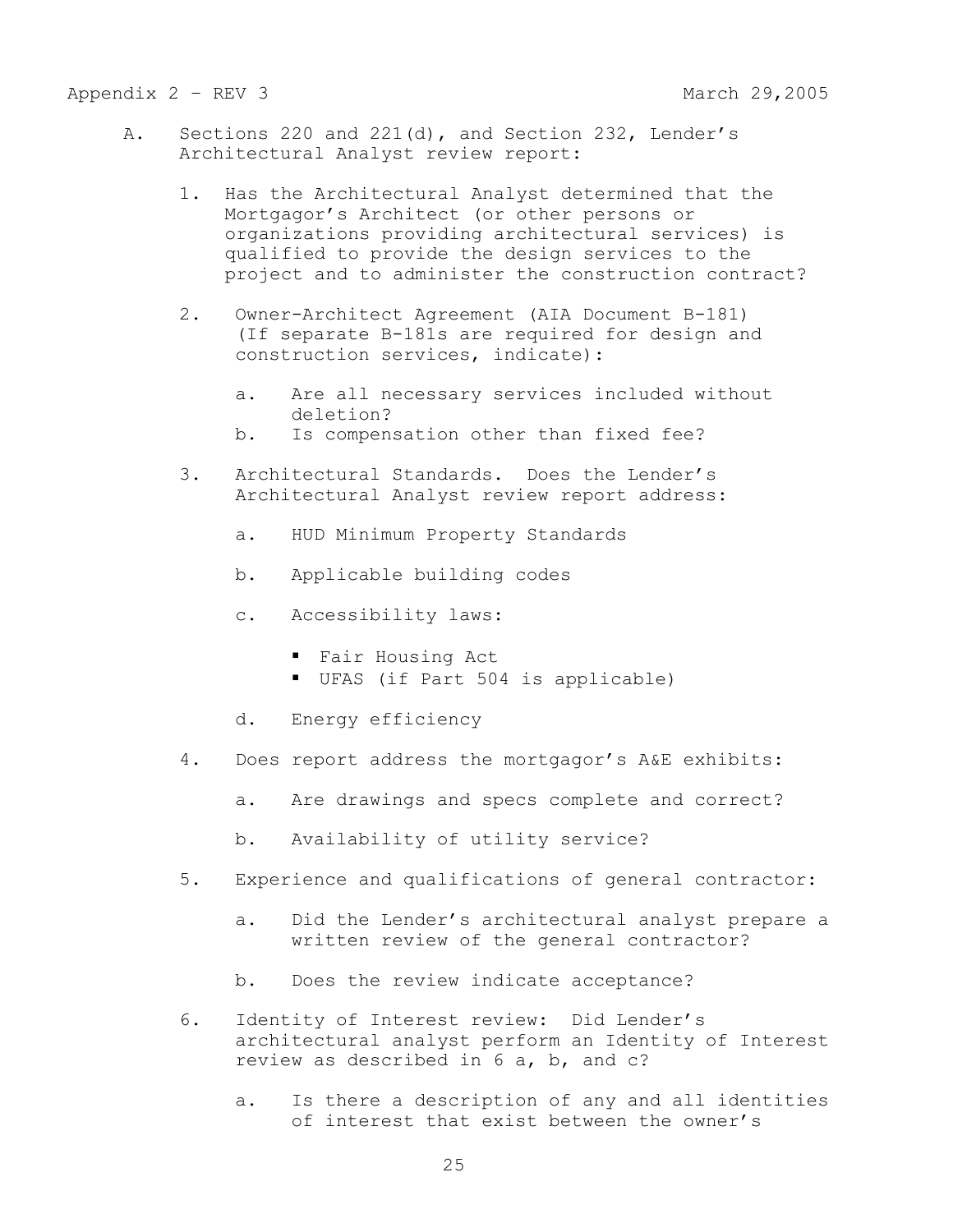architect or engineer, the owner, and the general contractor?

- b. Is there a description of any and all identities of interest that exist between the general contractor, subcontractor(s) and material supplier(s)?
- c. If no identities of interest exist, is this stated?
- 7. Site visit: Does report address:
	- a. Physical features (existing construction, topography, drainage, etc);
	- b. Unusual site conditions, demolition, offsite construction; and
	- c. Environmental conditions/hazards
- 8. Architectural liaison with mortgagor's Architect:
	- a. Is there a processing record of architectural/engineering actions?
	- b. Is there an acceptable journal of architectural actions?
	- c. Is there an organized file of HUD applications, forms, and documents?
	- d. Is there a record of meetings and contacts with the mortgagor's Architect? Is there clear documentation?
- 9. Liaison with HUD labor relation staff:

Is there documentation of applicable Davis-Bacon wage rates including verification that the wage rates did not change during processing?

10. Liaison with Lender's cost analyst:

Has the Lender's cost analyst been supplied with current information concerning:

- Davis-Bacon wage rates;
- Type of construction, construction methods and materials; and
- Scope of work to estimate project Architect's fee?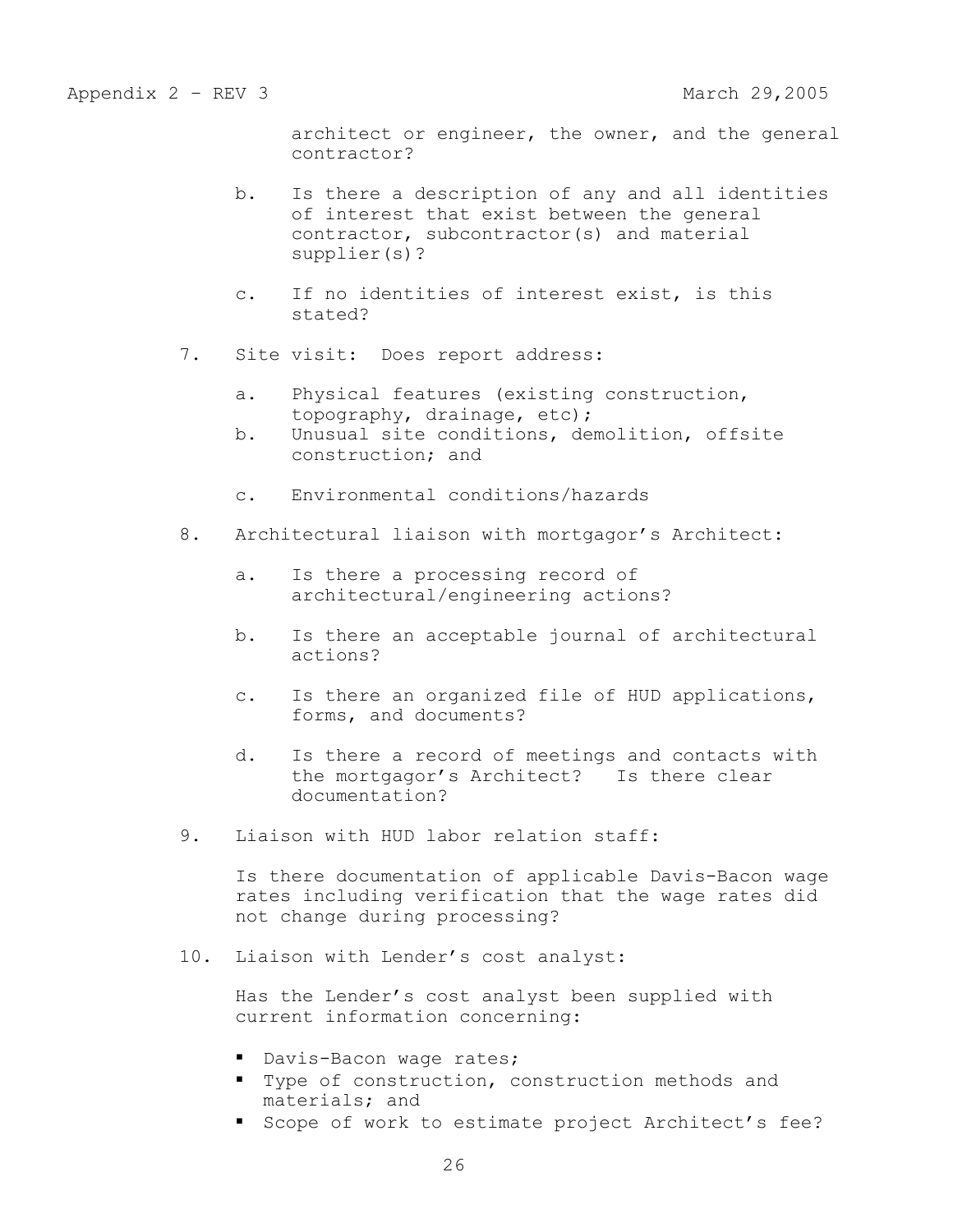- 11. Lender's architectural analyst's Review Report of Firm Commitment architectural/engineering exhibits:
	- a. Is there a clear and complete exhibit review list?
	- b. Is there a statement indicating that:
		- Firm Commitment architectural exhibits are acceptable without condition.
		- All deficiencies have been acceptably corrected.
	- c. Does report address:
		- Completeness of contract documents
		- Conformance to local building codes and HUD standards
		- Accessibility for persons with disabilities
		- Site design
		- Building design
	- d. In the event of building design problems, does the report include:
		- Record of successful negotiations with the Architect; and
		- Rejection if resolution is not possible and design does not conform to HUD and or code standards.
- 12. Preparation of architectural portions of Form HUD-92264:
	- a. Is there a Form HUD-92264 with all architectural portions complete:
		- **Section A Architectural portions**
		- Section B Architectural portions
		- Section C Unit breakdown with net areas
		- Section D Architectural portions
	- b. Has the architectural analyst signed the form?
- 13. Standard Certification: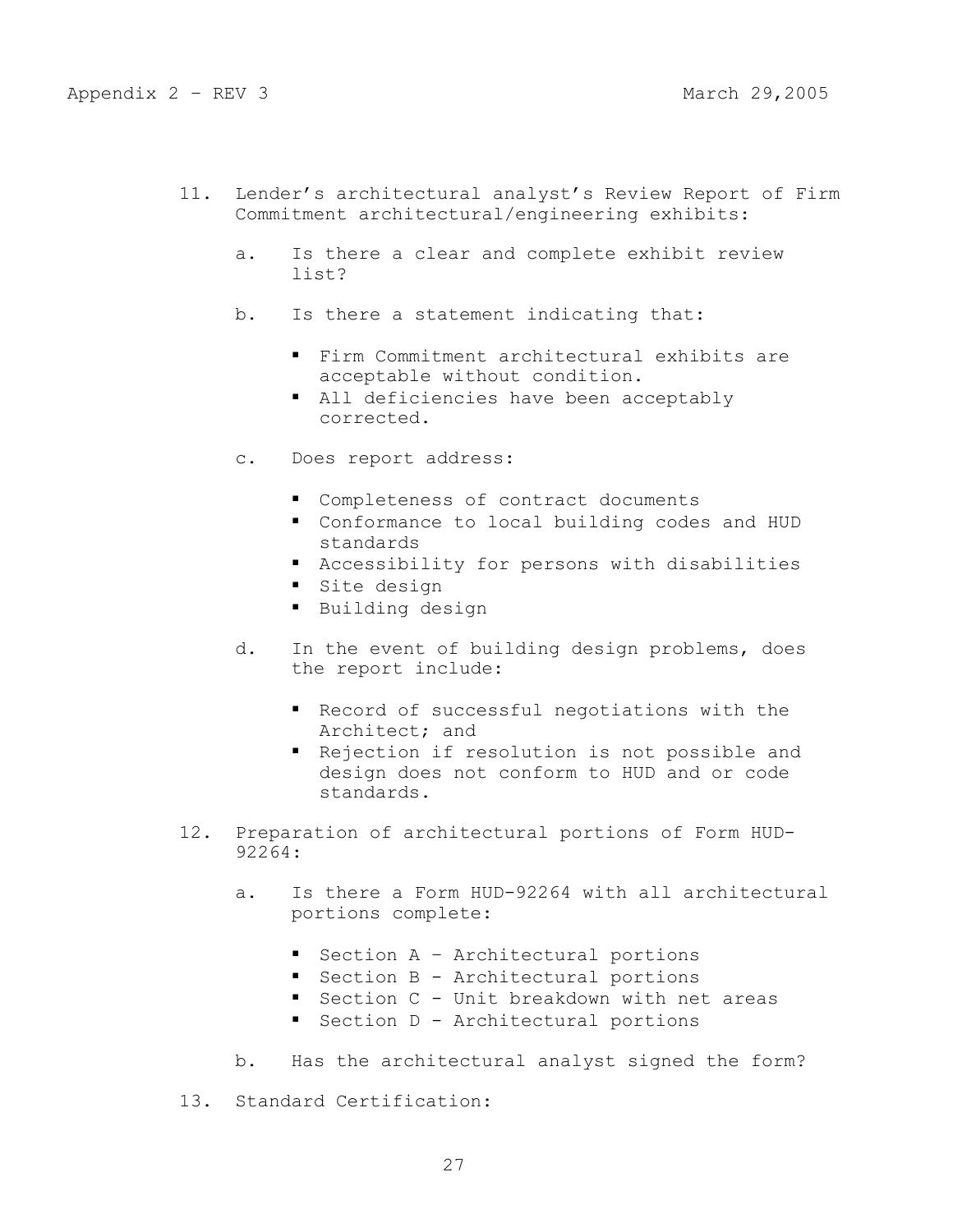Did the Lender's architectural analyst submit a Standard Certification (MAP Section 11.2.M)?

14. Mortgagor's Architect's certification:

Is there a Design Architect's Certification (MAP Appendix 5N)?

- 15. Substantial Rehabilitation projects:
	- a. Has the Lender's architectural analyst submitted a report of the Joint Inspection?
	- b. Does the report indicate that a complete and thorough inspection was conducted?
		- All features of the project site
		- Sufficient living units
	- c. Has the Lender's architectural analyst prepared a report on the mortgagor's Architect's Detail Work Write-up?

Does the report address:

- All general work requirements
- **Specific work requirements**
- Clarity or vagueness of work requirements
- **Historic requirements**
- d. Has the Lender's architectural analyst indicated whether there are Engineering Reports?
	- Has mortgagor been notified of requirements?
	- Has exact nature of engineering report been covered?
	- Any special tests?
	- Seismic resistance in applicable seismic zones?
- B. Section 232 Additional Requirements:
	- 1. Accessibility: Does Lender's architectural analyst's report address:
		- Fair Housing Act for new construction
		- UFAS for both new construction and sub rehab
		- 100 percent accessibility in both new construction and sub rehab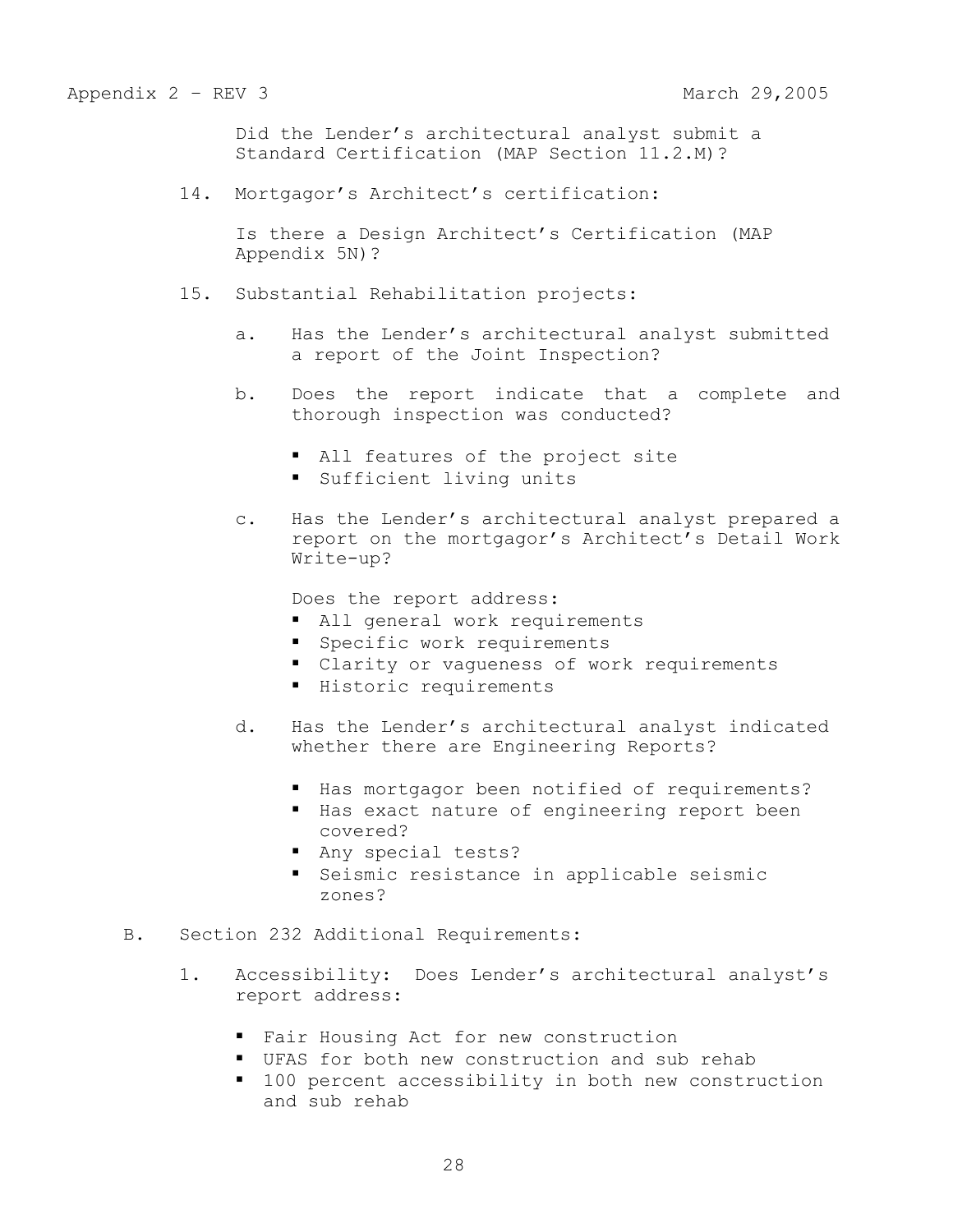- Fair Housing Act violations for sub rehab projects must be corrected as a condition of insurance
- 2. Municipal Authorizations
	- Are all authorizations complete?
	- Are any variances justified in writing?
- 3. Mortgagor's Narrative Program:
	- **Is the Narrative Program complete?**
	- Are bed/unit counts accurate?
- 4. Functional obsolescence (sub rehab only):
	- Accessibility
	- Number of residents per room
	- **Private access to bathrooms as required by** regulation
	- Any decision of owner to retain functionally obsolete elements must be justified:
		- o From a market standpoint
		- o For the entire term of the mortgage
- 5. Major Movable Equipment does Lender's architectural analyst's report indicate:
	- **Whether list is complete, adequate, and fully** itemized?
	- **For sub rehab projects, is list divided into new** and existing equipment?
	- **For existing equipment, does list indicate age and** estimated remaining useful life?
- C. Sections  $223(f)$  and Section  $232/223(f)$  Lender's Architectural Analyst review report:
	- 1. Liaison with Lender's cost analyst:
		- Is there documentation of contacts regarding:
		- Nature and cost of repairs?
		- **Replacement reserve items?**
	- 2. Lender review of Project Capital Needs Assessment (PCNA):
		- a. Does Physical Inspection Report (PIR) address: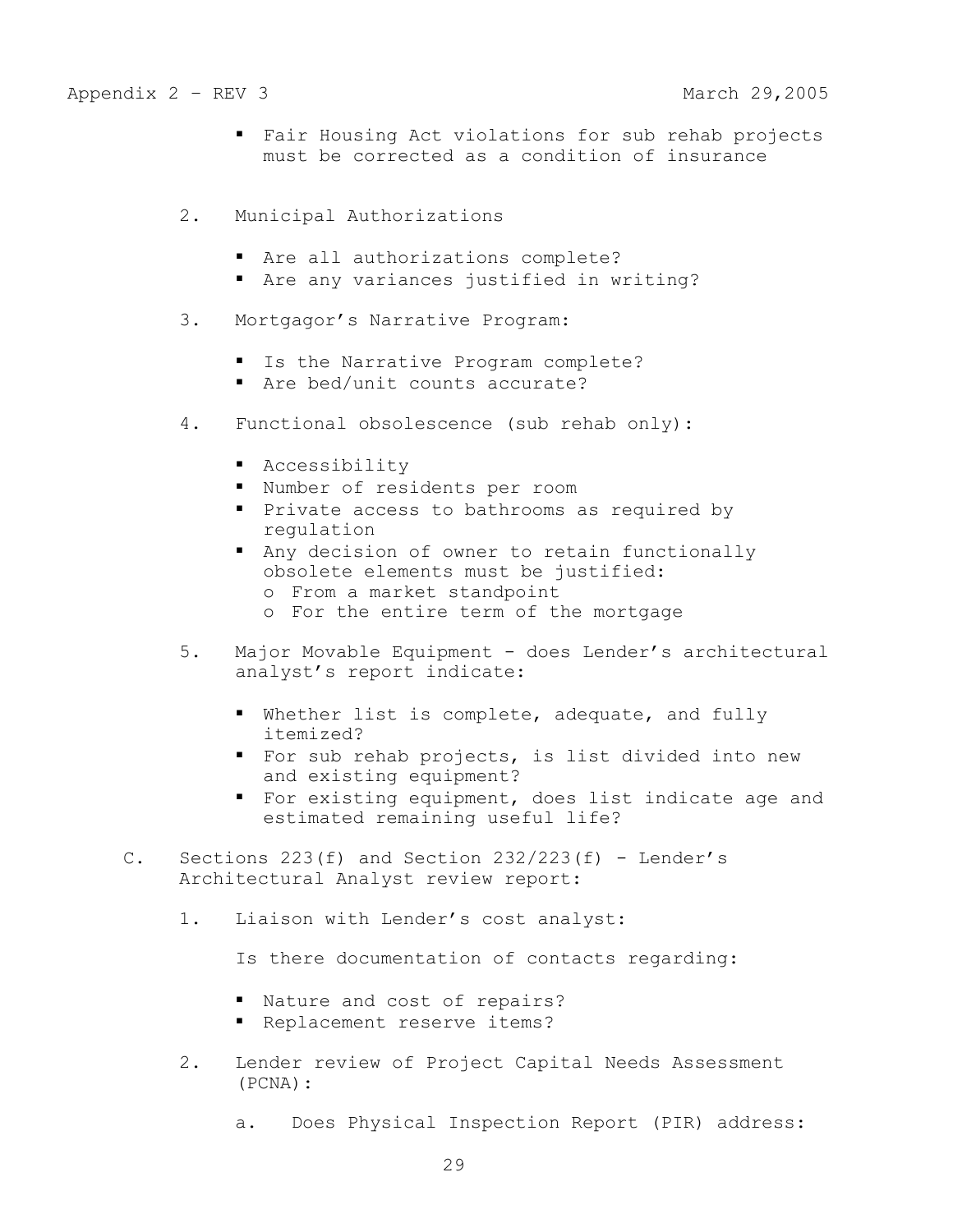- Adequacy of number of dwelling units inspected
- Condition of project
- Repair Work Write-up
	- o Critical repairs
	- o Non-critical repairs
- Expected component replacement and major maintenance needs
	- o Near Term
	- o Long Term
	- o Remainder
- Compliance with accessibility laws (for projects built after 3/13/1991).
- b. Does Statement of Resources and Needs address:
	- Review and possible adjustment to the PIR
	- **I** Identification of Critical and Non-Critical Repairs
- 3. Review of mortgagor's exhibits:
	- Has Lender's architectural analyst prepared a review report of mortgagor's exhibits?
	- **Does report indicate whether exhibits are complete** and correct?
- 4. Preparation of architectural portions of Form HUD-92264:
	- a. Is there a Form HUD-92264 with all architectural portions complete:
		- Section A Architectural portions
		- Section B Architectural portions
		- Section C Unit breakdown with net areas
		- Section D Architectural portions
	- b. Has the architectural analyst signed the form?
- 5. Standard Certification:

Has the Lender's architectural analyst submitted a Standard Certification (MAP Section 11.2.K)?

6. Additional considerations for Section 232/223(f)

Does Lender's architectural analyst's report address: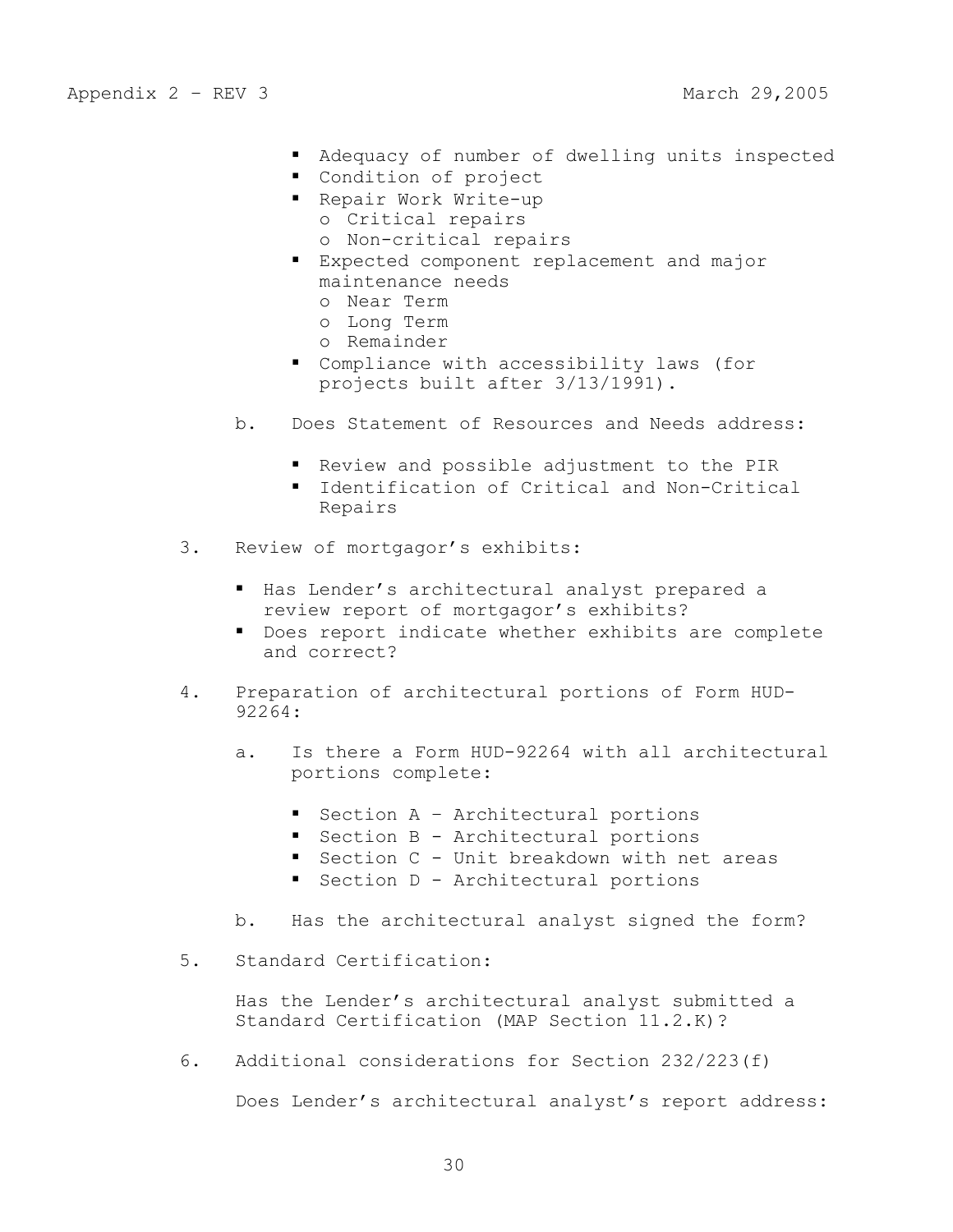- **Mortgagor's Narrative Program** 
	- o Is the Narrative Program complete?
	- o Are bed/ unit counts accurate?
- **Functional obsolescence, regarding** 
	- o Accessibility?
	- o Number of residents per room?
	- o Private access to bathrooms as required by regulation?
- Any decision of owner to retain functionally obsolete elements must be justified:
	- o From a market standpoint
	- o For the entire term of the mortgage
- A review of itemized Major Movable Equipment list(s) for completeness and adequacy?

# **XI COST.**

- A. Sections 220 and 221(d), and Section 232 Lender's Cost Analyst review report:
	- 1. Did the Lender hire a qualified construction cost estimator with experience in multifamily cost estimating?
	- 2. Detailed independent cost estimate: Estimate must provide:
		- a. Documentation of method of estimation and data source
		- b. To be summarized on Form HUD-92326:
			- Detailed structure(s) and land improvement cost estimates, and costs of unusual site development
			- **Contractor's General Requirements**
			- Contractor's General Overhead
			- Contractor's Profit (for non-BSPRA cases)
			- Architect's Design and Supervision fees
			- **Bond Premium and Mortgagor's and Contractor's** Other Fees
			- Onsite demolition costs
			- **Offsite improvements costs**
			- Project's Cost Not Attributable (CNA) to dwelling use
			- **For sub rehab projects, complete Rehab CNA** Worksheet (MAP Appendix 6C).
	- 3. Preparation of cost portions of Form HUD-92264: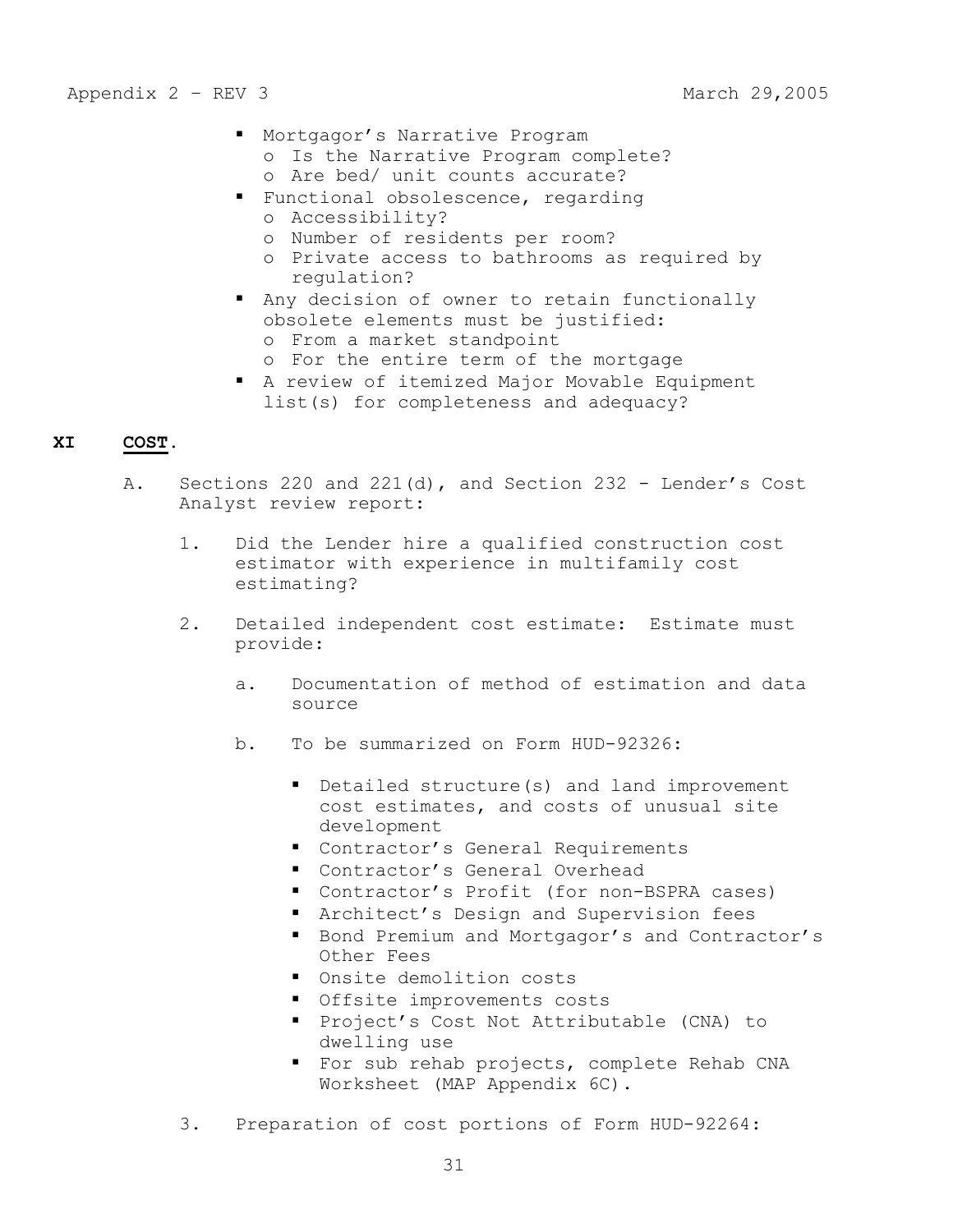- a. Is there a Form HUD-92264 with all cost portions complete:
	- **Section G Cost portions**
	- Section M
- b. Has the cost analyst signed the form?
- 4. Review of Form HUD-2328, Contractor's and/or Mortgagor's Cost Breakdown:
	- a. Is HUD-2328 complete and signed by all parties?
	- b. Has Lender's cost reviewer prepared a comparison of Form HUD-2328 and the independent cost estimate on Form HUD-92326:
		- Line item comparison on Form FHA-2331-B
		- Written documentation of resolution of significant differences in Lender's HUD-92326 and contractor's HUD-2328 cost estimates.
		- Has Lender's cost reviewer prepared a written recommendation of approval or disapproval of contractor's HUD-2328?
- 5. Property Insurance Schedule, Form HUD-92329:
	- a. Has the Lender's cost analyst prepared and signed Form HUD-92329?
	- b. Is there a backup worksheet indicating how the Insurable Value(s) of the project structure(s) were determined?
- 6. Identity of Interest Review:
	- a. Has Lender's cost reviewer been supplied with Identity of Interest information by Lender's architectural reviewer?
	- b. For Identified general contractor:
		- Does the cost estimate indicate "BSPRA" under Builder's Profit?
		- Has the 50-75% rule been applied to determine whether the contractor qualifies for general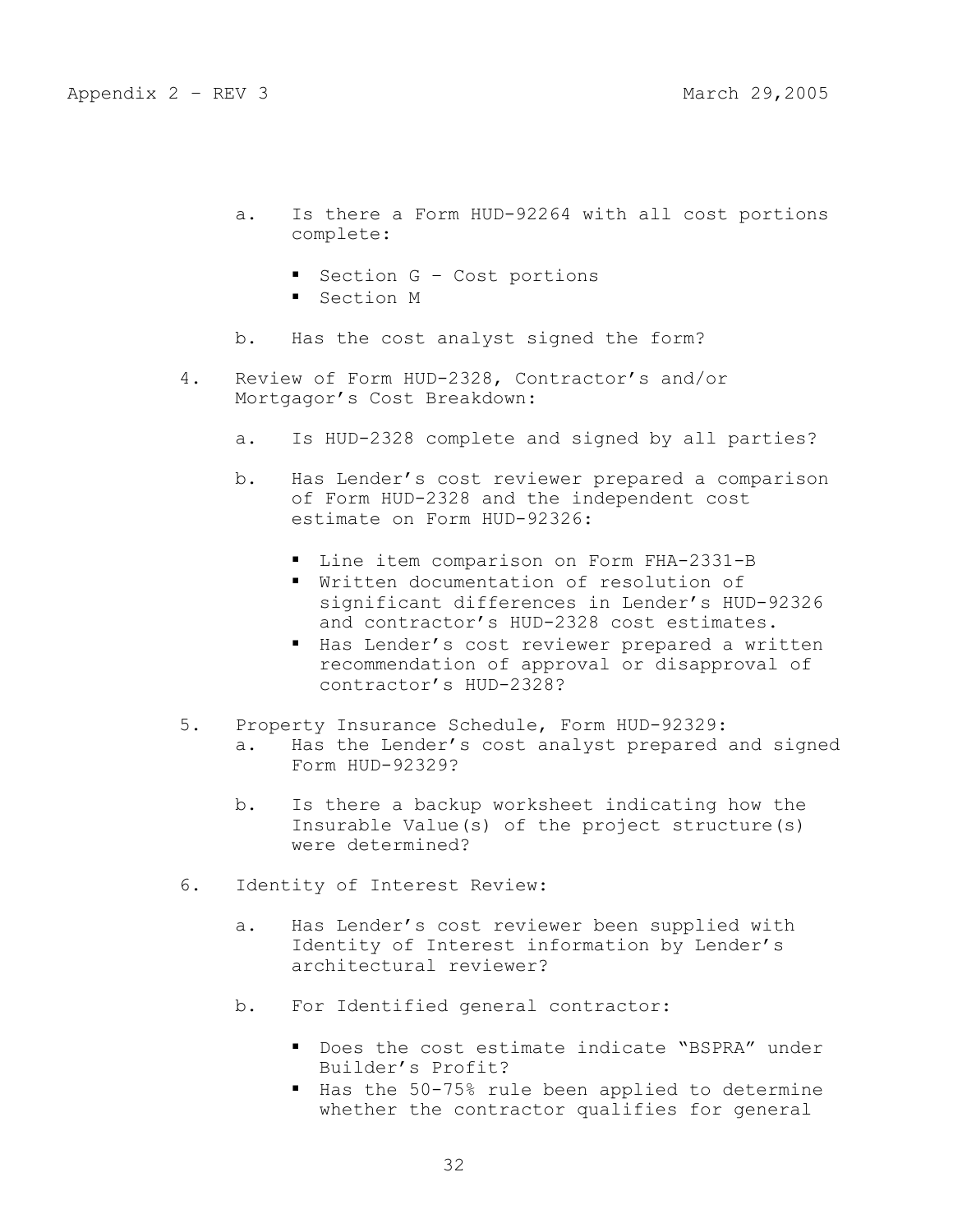overhead and profit or BSPRA, or should be replaced by the dominant subcontractor?

- c. For Identified subcontractors and/or material suppliers:
	- Is there documentation that the Identity of Interest subcontract(s) were submitted for prior approval of overhead and profit?
	- If any subcontract(s) were not submitted, has overhead and profit been deleted from the accepted contract amount?
	- Have letter(s) of approval/disapproval been prepared for the mortgagor and general contractor?
- 7. Standard Certification:

Did the Lender's cost analyst submit a Standard Certification (MAP Section 11.2.K)?

- 8. Substantial Rehabilitation projects:
	- a. Joint Inspection Report and Architect's Detail Work Write-up:
		- Does the Lender's cost analyst have a copy of the Joint Inspection report?
		- Does the Lender's cost analyst have a copy of the mortgagor's Architect's Detail Work Writeup?
		- Do the Joint Inspection Report and Architect's Detail Work Write-up include Reserve for Replacement (R4R) items?
			- o Is there an itemized breakdown of R4R items?
			- o Does the breakdown indicate the age and remaining useful life of the R4R items?
	- b. Detailed Cost Estimate:

Does the Lender's cost analyst's detail cost estimate clearly reflect all the scope of work items in the Detail Work Write-up?

- c. Reserve for Replacement estimate:
	- Has the Lender's cost analyst provided an R4R cost estimate?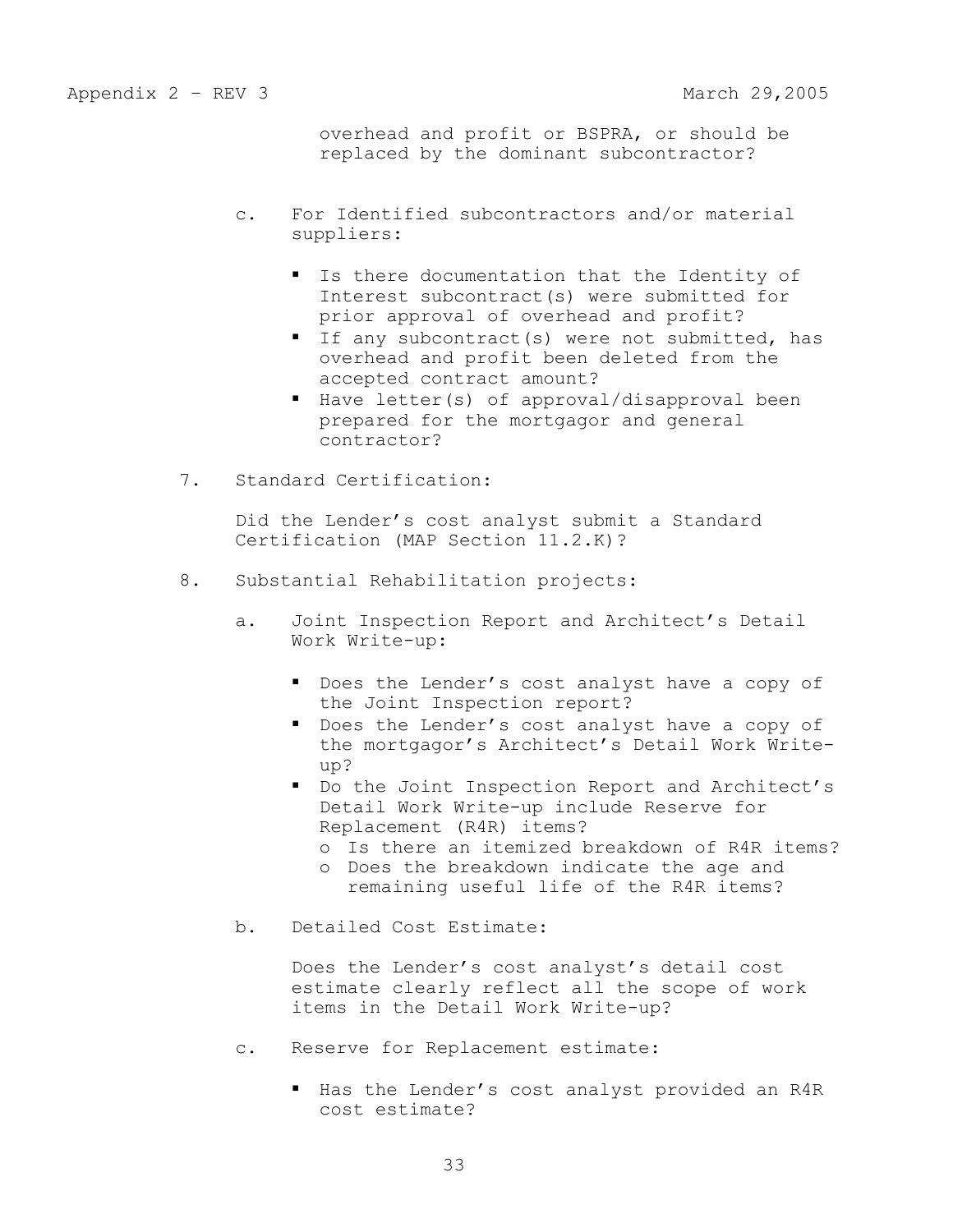- Is the R4R cost estimate itemized and incorporate the remaining useful life for the R4R items?
- I s there a replacement schedule for the R4R items?
- B. Section 232 Additional Requirements:
	- 1. Major Movable Equipment (MME):
		- Has Lender's cost analyst prepared a cost estimate of MME based on the mortgagor's MME breakdown?
		- Is the cost estimate fully itemized?
		- **For sub rehab projects, is the estimate divided** into new and existing equipment?
		- For existing equipment, does the estimate indicate age and estimated remaining useful life in determining replacement cost?
		- Does the estimate include a replacement schedule for all MME items?
		- Does Form HUD-92329 include a line item for MME?
	- 2. Minor Equipment:

Has Lender's cost analyst prepared a bottom line cost estimate of Minor Equipment? (NOTE that no itemized Minor Equipment list or cost estimate is required.)

- C. Sections  $223(f)$  and Section  $232/223(f)$ 
	- 1. Qualifications of Lender's Cost Analyst and Needs Assessor are acceptable?
	- 2. Liaison with Lender's architectural analyst:

Has Lender's cost analyst been supplied with:

- Sufficient project information to determine a hypothetical "as new" Building?
- A copy of the completed PCNA?
- 3. Summary cost estimate for hypothetical "as new" building: Estimate provided
	- a. Documentation of method of estimation and data source
	- b. Summary "bottom-line" cost estimate: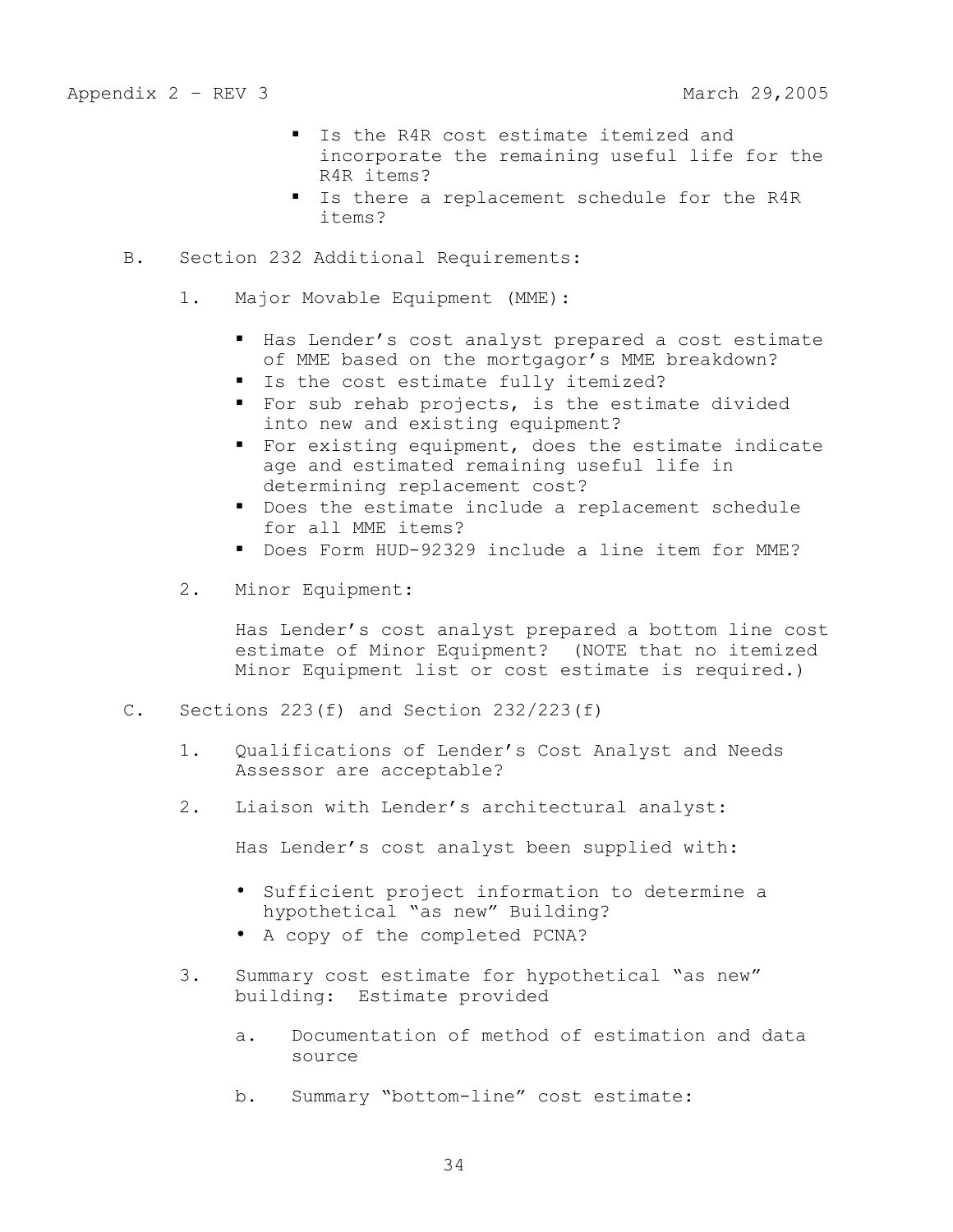- Structure(s) and land improvement cost estimates, for hypothetical "as new" building:
- **Contractor's General Requirements**
- Contractor's General Overhead
- Contractor's Profit
- Architect's Design and Supervision fees
- **Bond Premium and Mortgagor's and Contractor's** Other Fees
- 4. Preparation of cost portions of Form HUD-92264:
	- a. Is there a Form HUD-92264 with all cost portions complete:
		- **Section G Cost portions (hypothetical "as** new" costs)
		- Section M must be blank.
		- Are Critical Repair costs and Non-Critical Repair costs summarized in Section O?
	- b. Has the cost analyst signed the form?
- 5. Lender Review of Project Capital Needs Assessment (PCNA):

Does written report address:

- a. Cost portions of Project Inspection Report (PIR):
	- Cost of Critical repairs
	- Cost of Non-critical repairs
	- **For all deferred non-critical repairs,** estimate of required escrow amount.
- b. Expected cost of expected component replacement and major maintenance needs for:
	- **Near term**
	- **Long term**
	- **Remainder**
- c. Statement of Resources and Needs recommending:
	- Initial Deposit to the Reserve for Replacement, if any
	- Annual (or monthly) deposit to the Reserve for Replacement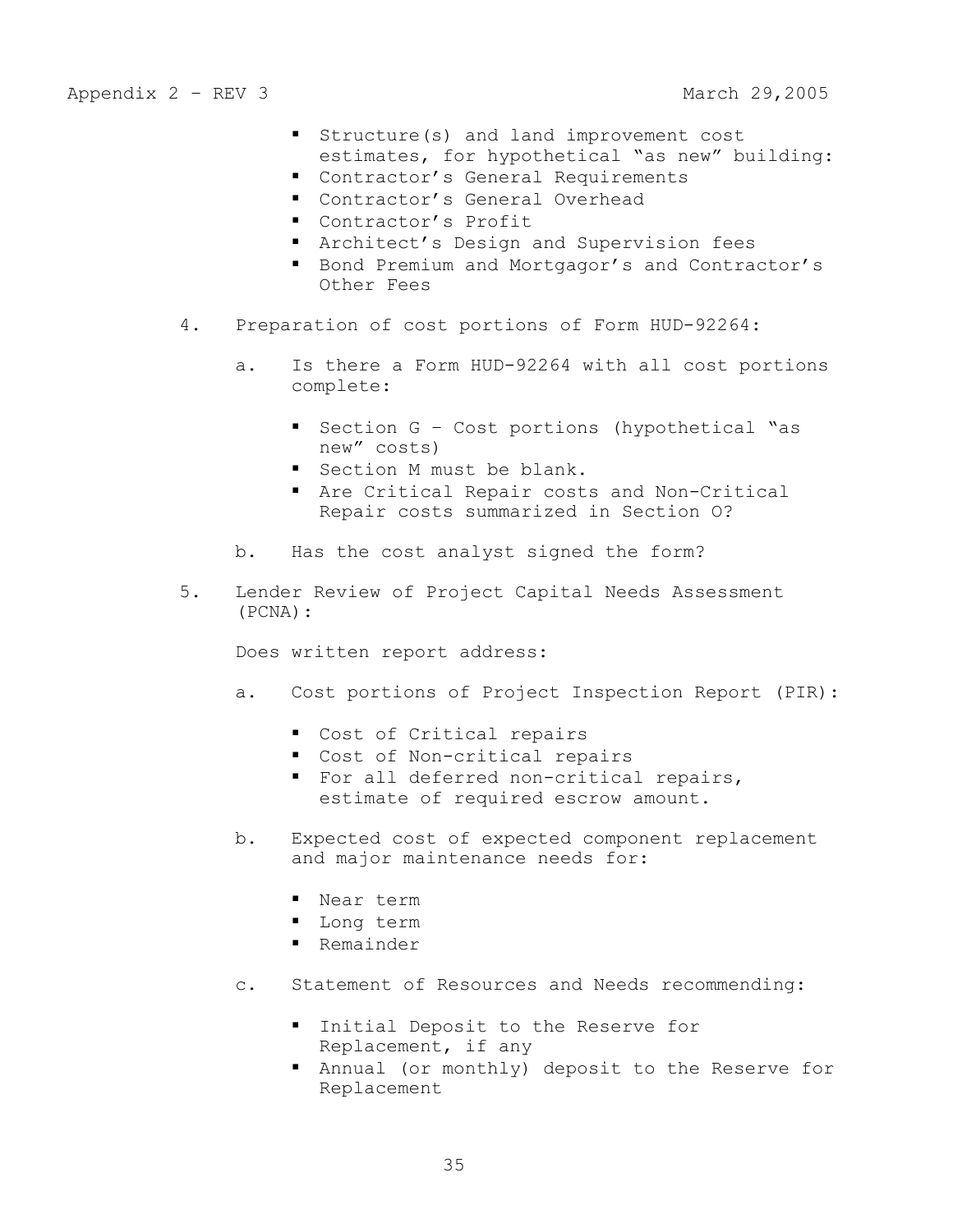- Near Term replacement schedule indicating annual deposits, itemized expenditures, and remaining funds at the end of each year.
- Changes to Needs Assessor's PCNA conclusions.
- 6. Property Insurance Schedule, Form HUD-92329:
	- a. Has the Lender's cost analyst prepared and signed Form HUD-92329?
	- b. Is there a backup worksheet indicating how the Insurable Value(s) of the project structure(s) were determined?
- 7. Standard Certification:

Has the Lender's cost analyst submitted a Standard Certification (MAP Section 11.2.K)?

- 8. Section 232 Additional Requirements:
	- a. Major Movable Equipment (MME).
		- Does the PCNA include a cost estimate of MME?
		- Is the cost estimate fully itemized?
		- **P** Does the estimate indicate age and estimated remaining useful life in determining replacement cost?
		- Does the estimate include a separate replacement and funding schedule for all MME items?
	- b. Does Form HUD-92329 include a line item for MME?
	- c. Minor Equipment:

Is there a bottom line cost estimate of Minor Equipment? (NOTE that no itemized Minor Equipment list or cost estimate is required.)

## **XII. LENDER'S UNDERWRITING.**

A. If new construction or substantial rehabilitation, did the pre-application submission include an acceptable narrative summary, summarizing the market study and extent of competition as well as describe the features of the proposal which may present problems, such as zoning, ground leases, and environmental issues.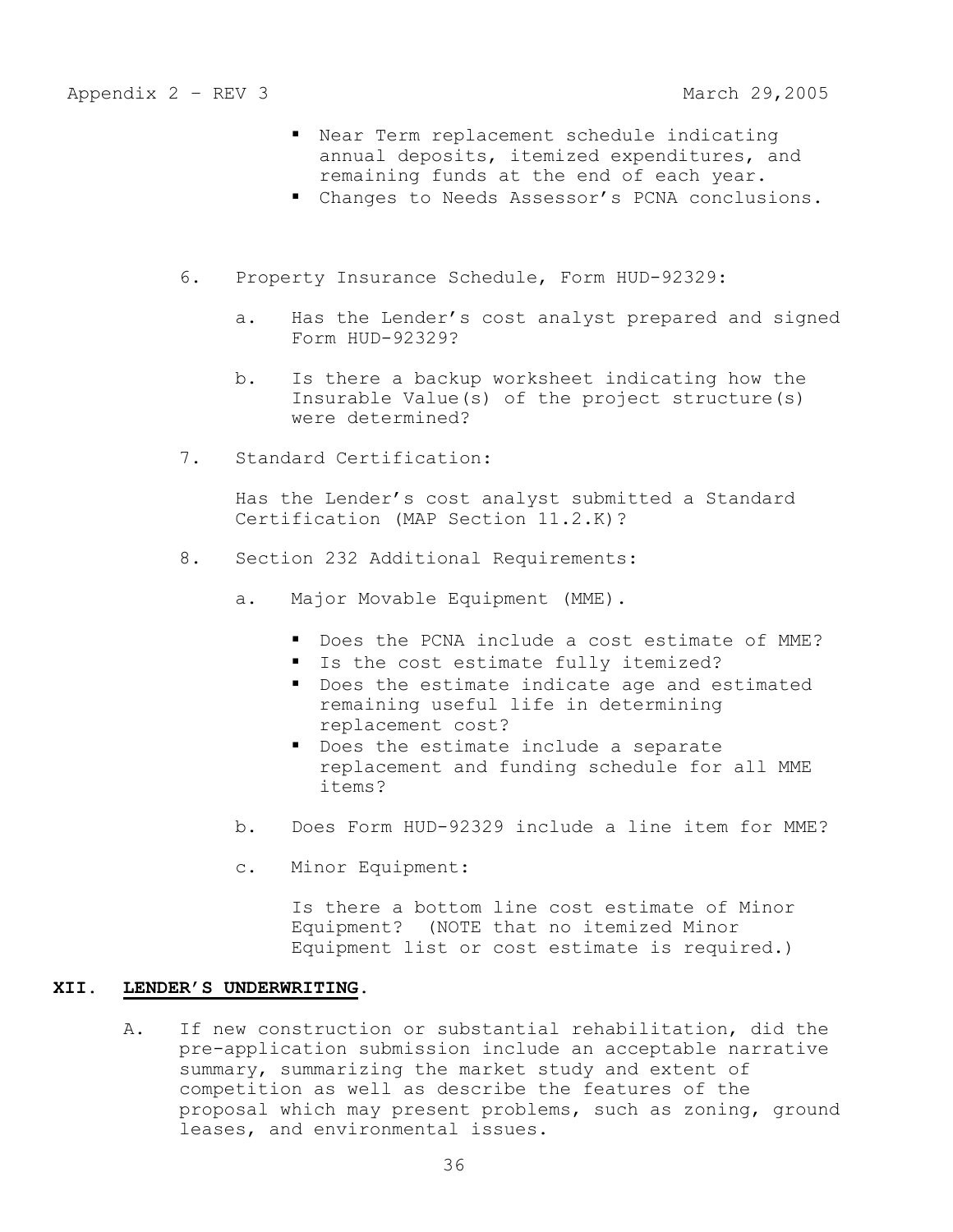- B. Did the Lender's pre-application submission list the proposed MAP Lender reviewers? Were any proposed reviewers rejected by the Hub, and, if so, why?
- C. In the application for the firm commitment, did the Lender provide a narrative analysis, which discussed the characteristics of the project for which mortgage insurance was sought, presenting the reasons that the Lender recommends the loan for mortgage insurance?
- D. Did the Lender's narrative analysis for the firm commitment application discuss the risk factors?
- E. Did the narrative analysis for the firm commitment application properly evaluate the financial capacity and the experience in multifamily housing of the principals of the borrower?
- F. If the application is for refinancing or purchase, did the narrative analysis provide a satisfactory description of the property?
- G. Did the Lender's narrative analyses provide a satisfactory analysis of the market, the rents, and expenses, and the estimated rent-up costs and operating deficit?
- H. For refinancing, did the Lender determine the adequacy of the reserve for replacement?
- I. Did the underwriter make any changes to the appraisal or technical reports? If so, what were they, what was the justification?
- J. At the Lender's request, did the Hub or Program Center Director waive any of the MAP requirements? If so, what requirements were waived and were there justification for the waivers?
- K. At the Lender's request, were any waivers requested by the Hub Director from HUD Headquarters? If so, what were the waivers requested, and was the request approved or rejected and why?
- L. Did the Lender obtain the necessary certifications from the individual reviewers?
- M. Did the Lender certify that the proposed loan represented an acceptable risk to the Department (Section 221d3 or 221d4 or 220) or is economically sound (Section 232, or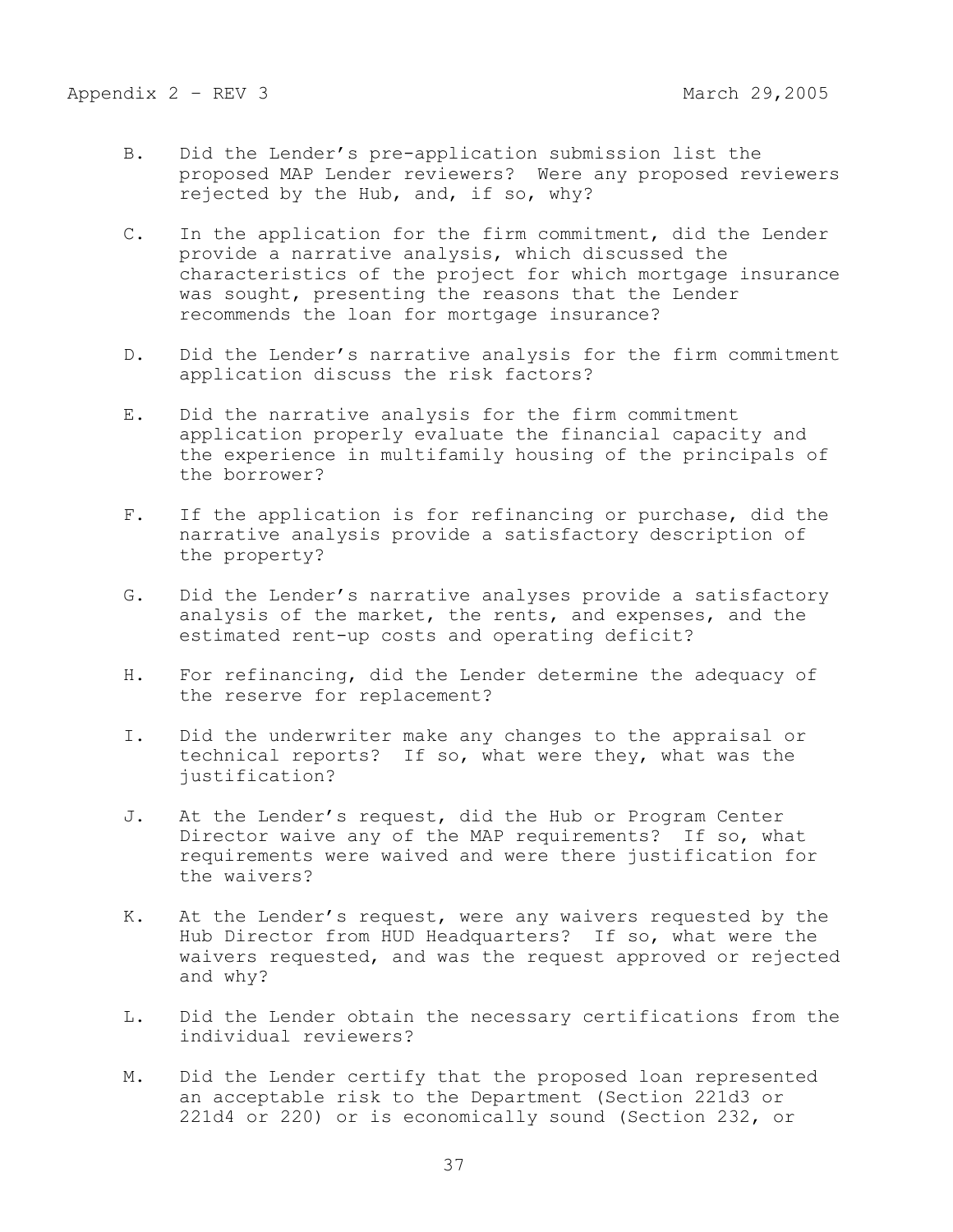223(f) or 232 or 223(f)/232), based upon the Lender's analysis, and that the loan complied with all FHA statutory, regulatory and administrative requirements?

- N. Did the Lender prepare a Master HUD 92264 signed by the Lender's underwriter?
- O. Did the Lender submit an application for a firm commitment within 120 days of the date of the invitation letter. If not, did it request an extension, providing justification for the extension request?
- P. Were any changes made by the underwriter to a technical report's finding, conclusions and/or recommendations. If so, was it documented fully and supported by data.
- Q. Credit reports on businesses and individuals.
	- 1. Determine whether the loan file contains business and individual credit report(s) on the appropriate principals, sponsor, mortgagor, and general contractor, if applicable.
	- 2. Determine if more than one credit report was ordered on the same principal/company; and if so, whether the most current credit reports were submitted with the loan package to HUD-FHA.
	- 3. Determine whether any outstanding judgments shown on the credit report(s) were accompanied by an explanation and supporting documentation. If delinquent Federal debt existed, the Lender must have included a letter from the Federal agency in accordance with Section 8.3G of the MAP Guide.
- R. Determine whether verifications of deposit and trade references were sent, received and considered in the project underwriting.
- S. Determine whether all conflicting information or discrepancies were reconciled and properly documented in writing.
- T. Determine that the loan file contains a financial statement(s) on the principals, sponsor, and on the mortgagor. If the project involved new construction or substantial rehabilitation, determine if a financial statement was obtained from the general contractor.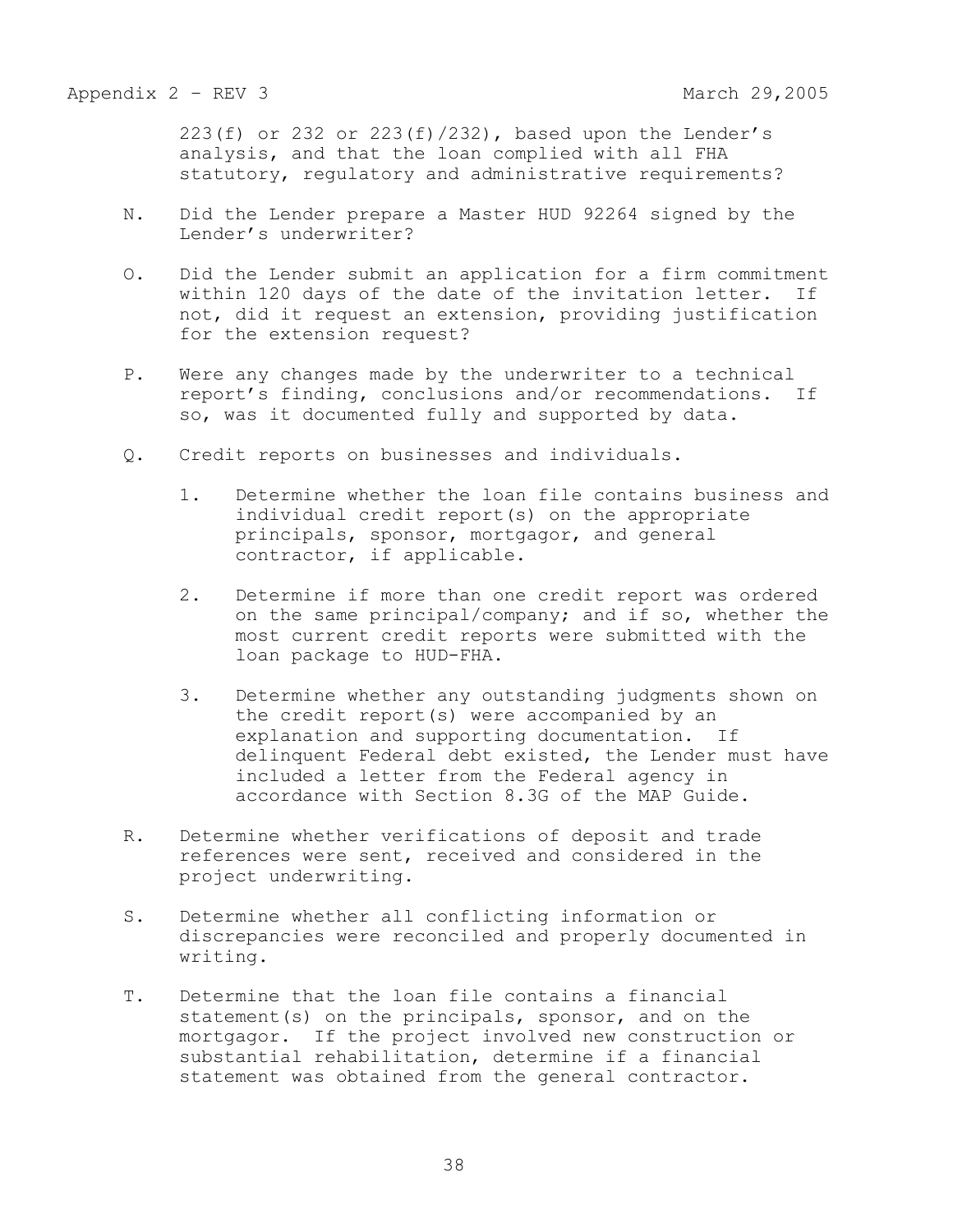- U. Determine that the financial statements were analyzed following generally accepted business practices to determine financial capability.
- V. Verify that the MAP underwriter determined that the sponsor and/or general contractor had a sufficient level of experience for the type and/or size of project that was approved.
- W. Determine if all negative information about the project and individuals or entities involved in the transaction was disclosed to HUD in the underwriter's written summary.
- X. Determine if the underwriter performed due diligence quality control over the work of the MAP Lender's staff and/or third party contractors used in underwriting the project.
	- 1. Determine if the preparers of the forms/reports/reviews are qualified as required by the MAP guide, and have insurance, if the MAP Guide requires any.
	- 2. Determine if the forms/reports/reviews were prepared in the manner required by the MAP Guide and that the forms/reports/reviews are complete and accurate.
	- 3. Determine if the proposed loan represents an acceptable risk based on the underwriters review and analysis.
	- 4. Determine if the required reports and documentation flowed in a timely manner from one discipline to another.
- Y. Determine that the underwriter analyzed the project's proposed management program. This includes a review of the management agent's past experience and performance to determine the agent's capacity and track record to assure that the development should be managed in a prudent, efficient and cost-effective manner.
- Z. Determine if the underwriter verified the professional used in the environmental review and selected by the sponsor/developer was qualified for the assigned responsibilities
- AA. Determine if the underwriter provided HUD with a narrative report and supporting documentation plus the Phase I Environmental Site Assessment (ESA) or Phase II ESA.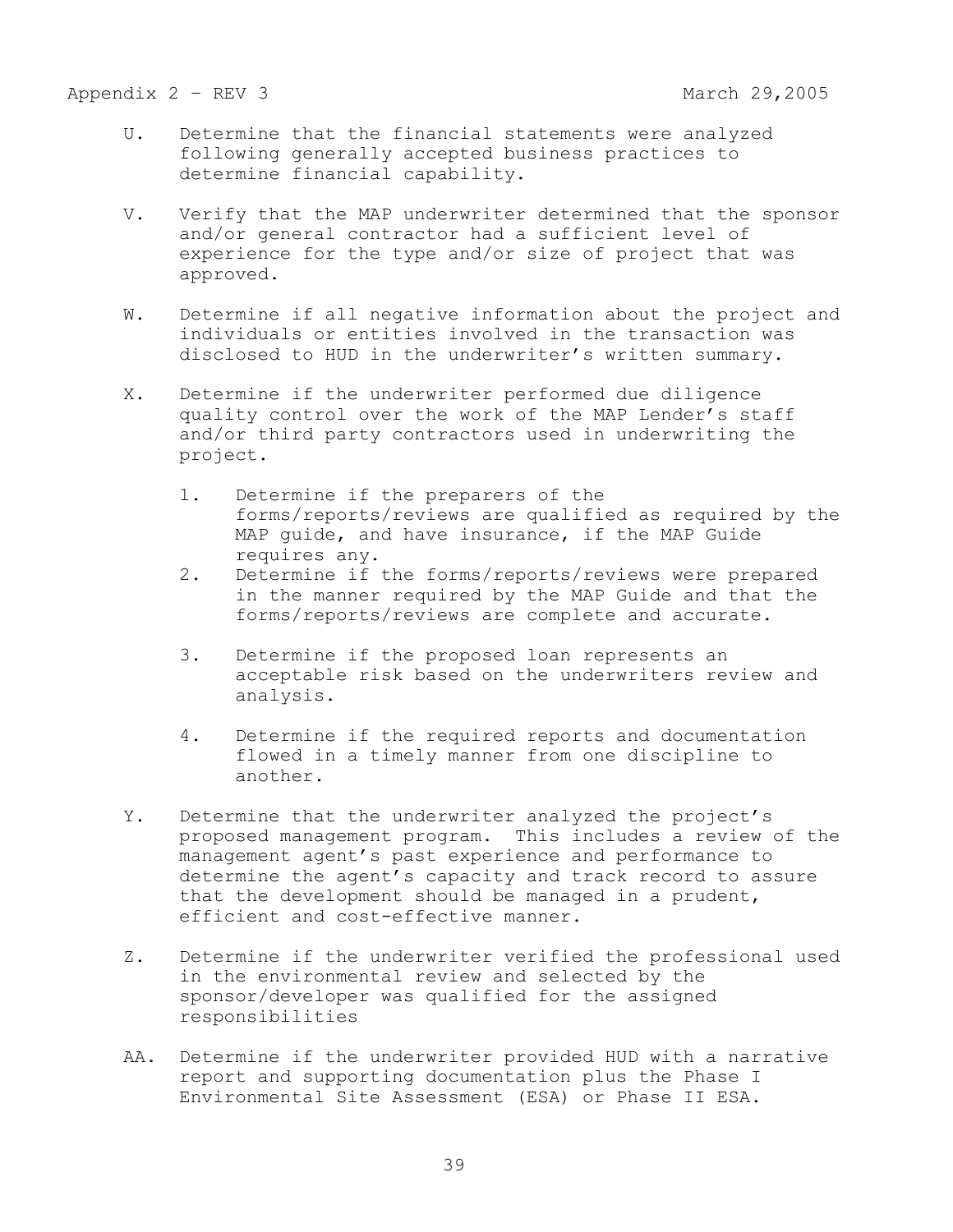## **XIII. QUALITY CONTROL REVIEW REQUIREMENTS FOR CONSTRUCTION LOAN ADMINISTRATION.**

The QC Review of construction loan administration must, at a minimum, meet the following requirements.

- A. Analyze loans for general compliance with HUD-FHA construction loan administration requirements found in the MAP Guide, the MAP Forms Book, and MAP Frequently Asked Questions.
- B. Analyze escrow administration to assure that the escrows are properly funded and that the funds are only used for their intended purposes.
- C. Analyze procedures for collection and recordation of payment receipts; escrow bills; disbursements from escrow; and claim submissions.
- D. Analyze procedures that were use for handling letters-of credit.
- E. Analyze procedures that were use for handling the investment of construction loan escrows.
- F. Analyze the procedures for processing construction loan advances, change orders and notification of surety, cost certifications, and post endorsement escrows.
- G. Analyze delinquent loans and loans in foreclosure to determine compliance with HUD-FHA fiscal requirements and procedures such as timely assignments and extension requests, property preservation requirements and inspections.
- H. Review claim submissions on projects that have not reached final endorsement to assure that all efforts have been exhausted to "work-out" the loan and that all claims are properly documented, supported, and filed in accordance with HUD-FHA requirements.

## **XIV. INDEPENDENCE OF QUALITY CONTROL REVIEWS.**

- A. The Quality Control function must be independent of the origination and servicing functions. This independence may be accomplished in a number of ways. Quality control functions may be performed using:
	- 1. **In-house staff.** Lenders may establish a unit that is dedicated solely to Quality Control. Staff performing